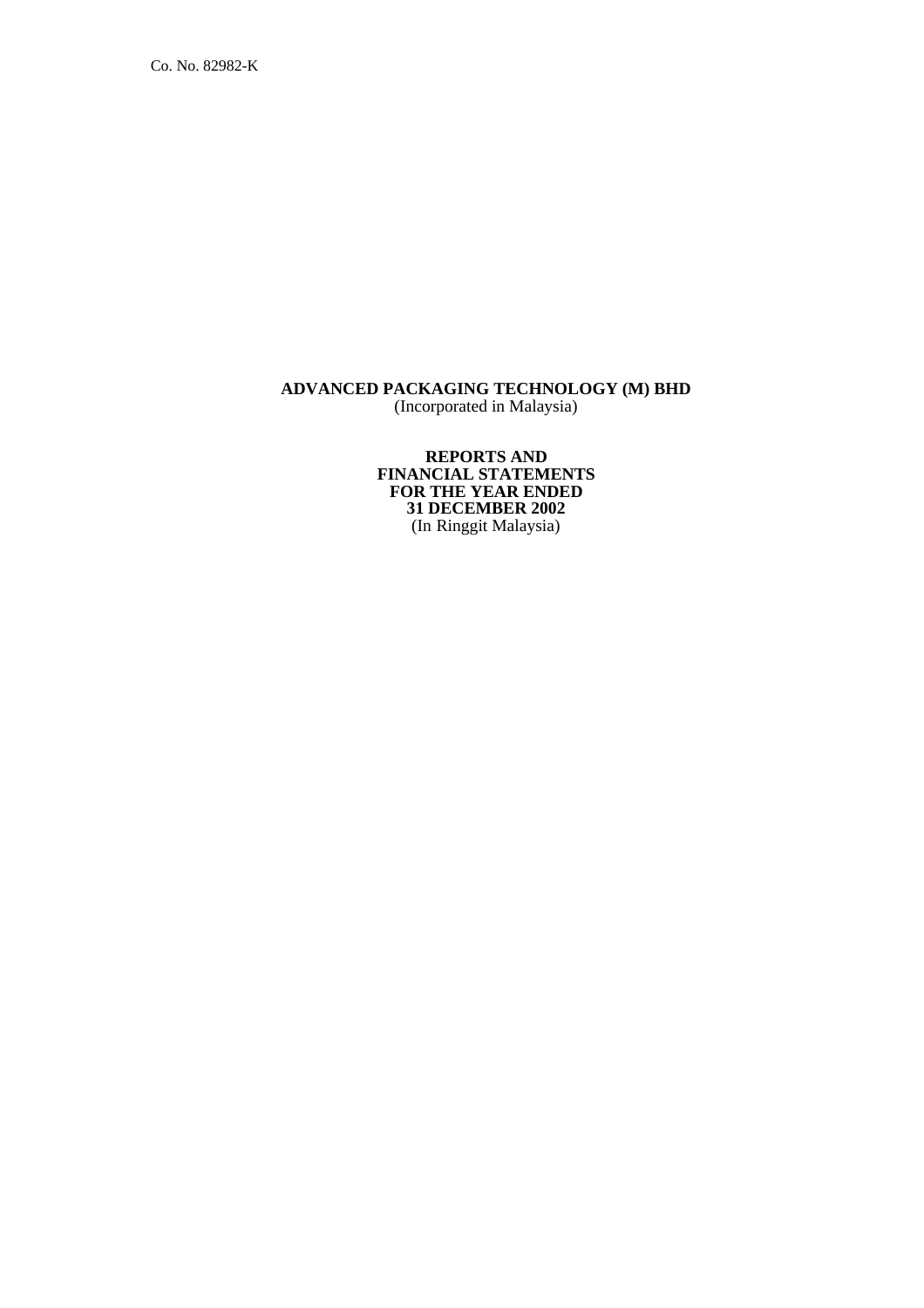(Incorporated in Malaysia)

| <b>Contents</b>                   | Pages          |
|-----------------------------------|----------------|
| Corporate information             | $\mathbf{1}$   |
| Directors' report                 | $2 - 5$        |
| Statement by directors            | 6              |
| Statutory declaration             | $\overline{7}$ |
| Report of the auditors            | $8 - 9$        |
| Income statements                 | 10             |
| <b>Balance</b> sheets             | 11             |
| Statements of changes in equity   | 12             |
| Cash flow statements              | $13 - 14$      |
| Notes to the financial statements | $15 - 26$      |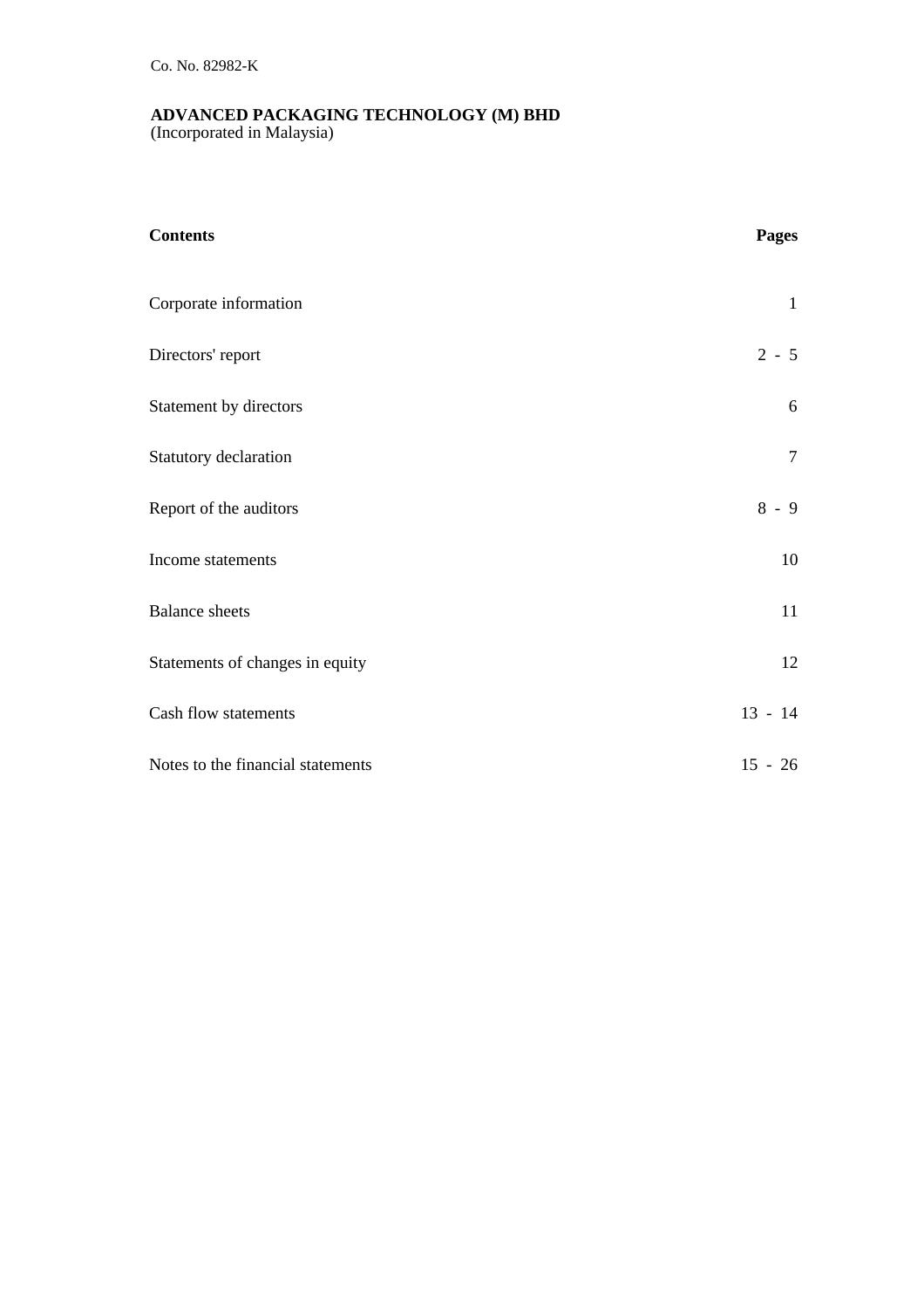(Incorporated in Malaysia)

## **CORPORATE INFORMATION**

| <b>BOARD OF DIRECTORS</b>         | Chee Sam Fatt (Chairman)<br>Tjin Kiat @ Tan Cheng Keat (Managing Director)<br>Yeo Tek Ling (Finance Director)<br>Dato' Law Sah Lim<br>Eu Hock Seng<br>Ng Choo Phuan @ Kuan Choo Phuan<br>Ng Choo Tim<br>Dato' Haji Ghazali b. Mat Ariff<br>Mah Siew Seng<br>Datuk Ismail bin Haji Ahmad |
|-----------------------------------|-----------------------------------------------------------------------------------------------------------------------------------------------------------------------------------------------------------------------------------------------------------------------------------------|
| <b>SECRETARY</b>                  | Goon Kok Keong<br>(MAICSA 0698849)                                                                                                                                                                                                                                                      |
| <b>AUDITORS</b>                   | <b>PKF</b><br><b>Chartered Accountants</b>                                                                                                                                                                                                                                              |
| <b>AUDIT COMMITTEE</b>            | Dato' Haji Ghazali b. Mat Ariff (Chairman)<br>- Independent Non-Executive Director<br>Datuk Ismail bin Haji Ahmad<br>- Non-Independent Non-Executive Director<br>Mah Siew Seng<br>- Independent Non-Executive Director                                                                  |
| <b>REGISTERED OFFICE</b>          | 23B Jalan 52/1<br>46200 Petaling Jaya<br>Selangor Darul Ehsan<br>Tel: 03-7960 0648<br>Fax: 03-7957 0094                                                                                                                                                                                 |
| REGISTRAR & SHARE TRANSFER OFFICE | Malaysian Share Registration Services Sdn Bhd<br>7th Floor, Exchange Square<br><b>Bukit Kewangan</b><br>50200 Kuala Lumpur<br>Tel: 03-2026 8099<br>Fax: 03-2026 3736                                                                                                                    |
| PRINCIPAL BANKER                  | Bumiputra-Commerce Bank Berhad                                                                                                                                                                                                                                                          |
| <b>STOCK EXCHANGE LISTING</b>     | Kuala Lumpur Stock Exchange Second Board                                                                                                                                                                                                                                                |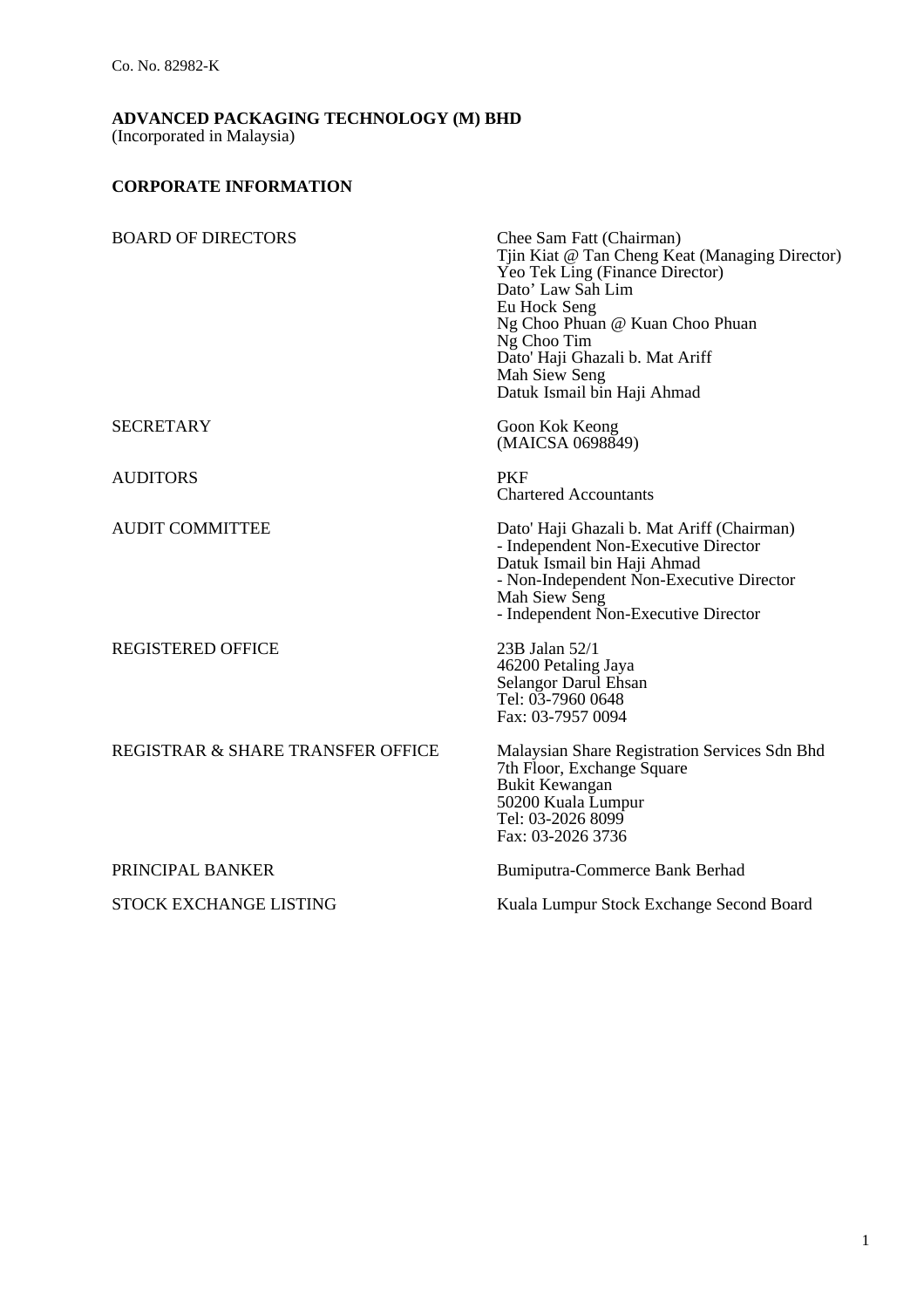(Incorporated in Malaysia)

## **DIRECTORS' REPORT**

The directors have pleasure in submitting their report and the audited financial statements of the Group and the Company for the financial year ended 31 December 2002.

### **Principal activities**

The Company is principally engaged in the manufacturing and distribution of flexible packaging materials.

There have been no significant changes in the nature of these activities of the Company during the financial year except that during the financial year the Group is now also involved in investment holding as a result of the acquisition of Advanced Packaging Investments (HK) Ltd.

#### **Financial results**

|                  | Group<br>RM | Company<br><b>RM</b> |
|------------------|-------------|----------------------|
| Profit after tax | 2,713,491   | 2,819,422            |

In the opinion of the directors, the results of the operations of the Group and the Company during the financial year have not been substantially affected by any item, transaction or event of a material and unusual nature.

## **Dividend**

Since the end of the previous financial year, the Company has made full payment of the tax exempt dividend proposed in the previous financial year of RM902,187.

For the financial year ended 31 December 2002, the directors recommend a tax exempt dividend of 4.95 sen amounting to RM902,187 subject to the approval of members at the forthcoming Annual General Meeting.

#### **Reserves and provisions**

There were no material transfers to and from reserves or provisions during the financial year other than those disclosed in the financial statements.

#### **Issue of shares and debentures**

The Company has not issued any shares and debentures during the financial year.

#### **Share options**

No options have been granted by the Company to any parties during the financial year to take up unissued shares of the Company.

No shares have been issued during the financial year by virtue of the exercise of any option to take up unissued shares of the Company. As at the end of the financial year, there were no unissued shares of the Company under options.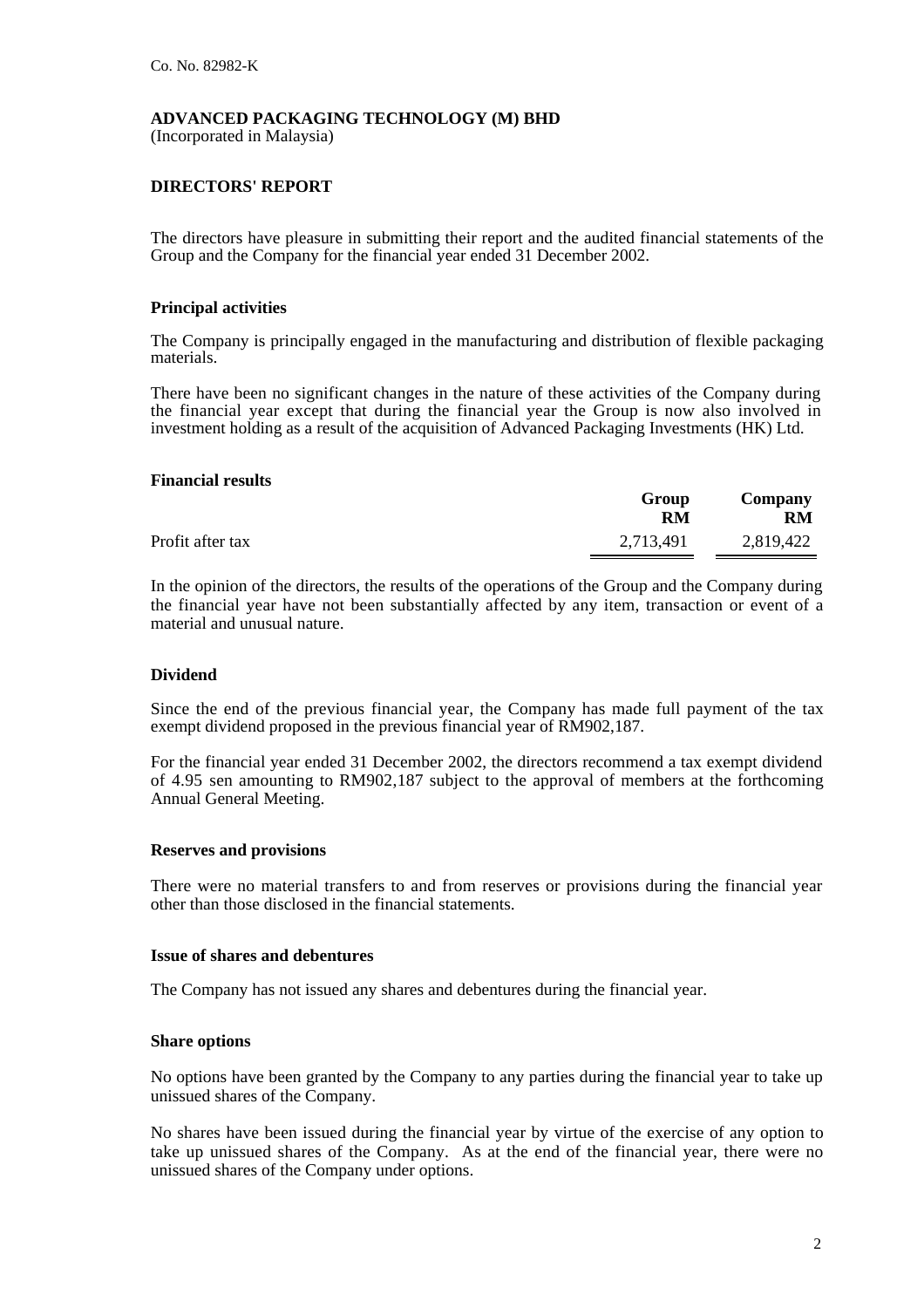(Incorporated in Malaysia)

### **Directors**

The directors of the Company in office since the date of the last report are:

Chee Sam Fatt Tjin Kiat @ Tan Cheng Keat Yeo Tek Ling Dato' Law Sah Lim Eu Hock Seng Ng Choo Phuan @ Kuan Choo Phuan Ng Choo Tim Dato' Haji Ghazali b. Mat Ariff Mah Siew Seng Datuk Ismail bin Haji Ahmad

### **Directors' interest in shares**

The shareholdings in the Company of those who were directors at the end of the financial year, as recorded in the Register of Directors' Shareholdings kept under Section 134 of the Companies Act, 1965, are as follows:

|                                                       | Number of ordinary shares of RM1 each |               |             |                      |
|-------------------------------------------------------|---------------------------------------|---------------|-------------|----------------------|
|                                                       | <b>Balance as at</b>                  |               |             | <b>Balance as at</b> |
|                                                       | 1.1.2002                              | <b>Bought</b> | <b>Sold</b> | 31.12.2002           |
| Shareholdings registered<br>in the name of directors: |                                       |               |             |                      |
| Dato' Law Sah Lim                                     | 29,373                                |               | (29,000)    | 373                  |
| Tijn Kiat @ Tan                                       |                                       |               |             |                      |
| Cheng Keat                                            | 1,180,057                             |               |             | 1,180,057            |
| Yeo Tek Ling                                          | 10,817                                |               |             | 10,817               |
| Chee Sam Fatt                                         | 9,000                                 |               |             | 9,000                |
| Eu Hock Seng                                          | 59,965                                |               | (50,000)    | 9,965                |
| Ng Choo Phuan @                                       |                                       |               |             |                      |
| Kuan Choo Phuan                                       | 232,885                               |               |             | 232,885              |
| Ng Choo Tim                                           | 576,264                               |               |             | 576,264              |

#### **Directors' benefits**

Since the end of the previous financial year, no director has received or become entitled to receive any benefit (other than a benefit included in the aggregate amount of emoluments received or due and receivable by a director as shown in the financial statements) by reason of a contract made by the Company or a related corporation with the director or with a firm of which the director is a member, or with a company in which the director has a substantial financial interest.

There were no arrangements during or at the end of the financial year, which had the object of enabling directors of the Company to acquire benefits by means of the acquisition of shares in, or debentures of, the Company or any other body corporate.

## **ADVANCED PACKAGING TECHNOLOGY (M) BHD**

(Incorporated in Malaysia)

#### **Other statutory information**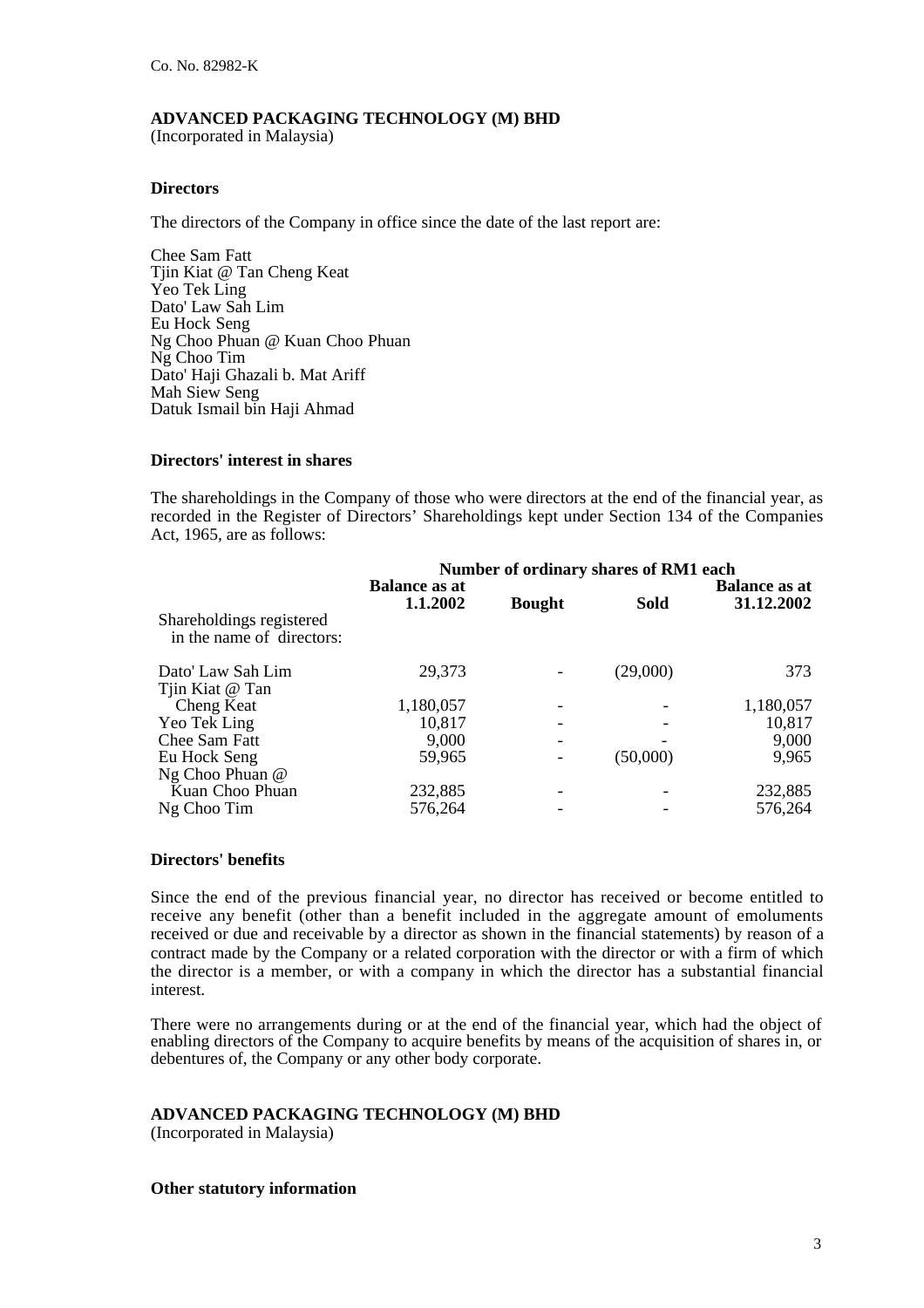Before the financial statements of the Group and the Company were made out, the directors took reasonable steps:

- (a) to ascertain that action had been taken in relation to the writing off of bad debts and the making of provision for doubtful debts and had satisfied themselves that all known bad debts had been written off and that adequate provision had been made for doubtful debts; and
- (b) to ensure that any current assets which were unlikely to realise their book values in the ordinary course of business had been written down to their expected realisable values.

At the date of this report, the directors are not aware of any circumstances:

- (a) which would render the amount written off for bad debts or the amount of the provision for doubtful debts in the financial statements of the Group and the Company inadequate to any substantial extent;
- (b) which would render the values attributed to current assets in the financial statements of the Group and the Company misleading; and
- (c) which have arisen which render adherence to the existing method of valuation of assets or liabilities of the Group and the Company misleading or inappropriate.

In the interval between the end of the financial year and the date of this report:

- (a) no item, transaction or event of a material and unusual nature has arisen which, in the opinion of the directors, would substantially affect the results of the operations of the Group and the Company for the financial year in which this report is made other than the prior year adjustment as disclosed in Note 21 to the financial statements; and
- (b) no charge has arisen on the assets of the Group and the Company which secures the liability of any other person nor have any contingent liabilities arisen in the Group and the Company.

No contingent or other liability of the Group and the Company has become enforceable or is likely to become enforceable within the period of twelve months after the end of the financial year which, in the opinion of the directors, will or may affect the ability of the Group and the Company to meet their obligations when they fall due.

At the date of this report, the directors are not aware of any circumstances not otherwise dealt with in this report or the financial statements, which would render any amount stated in the financial statements misleading.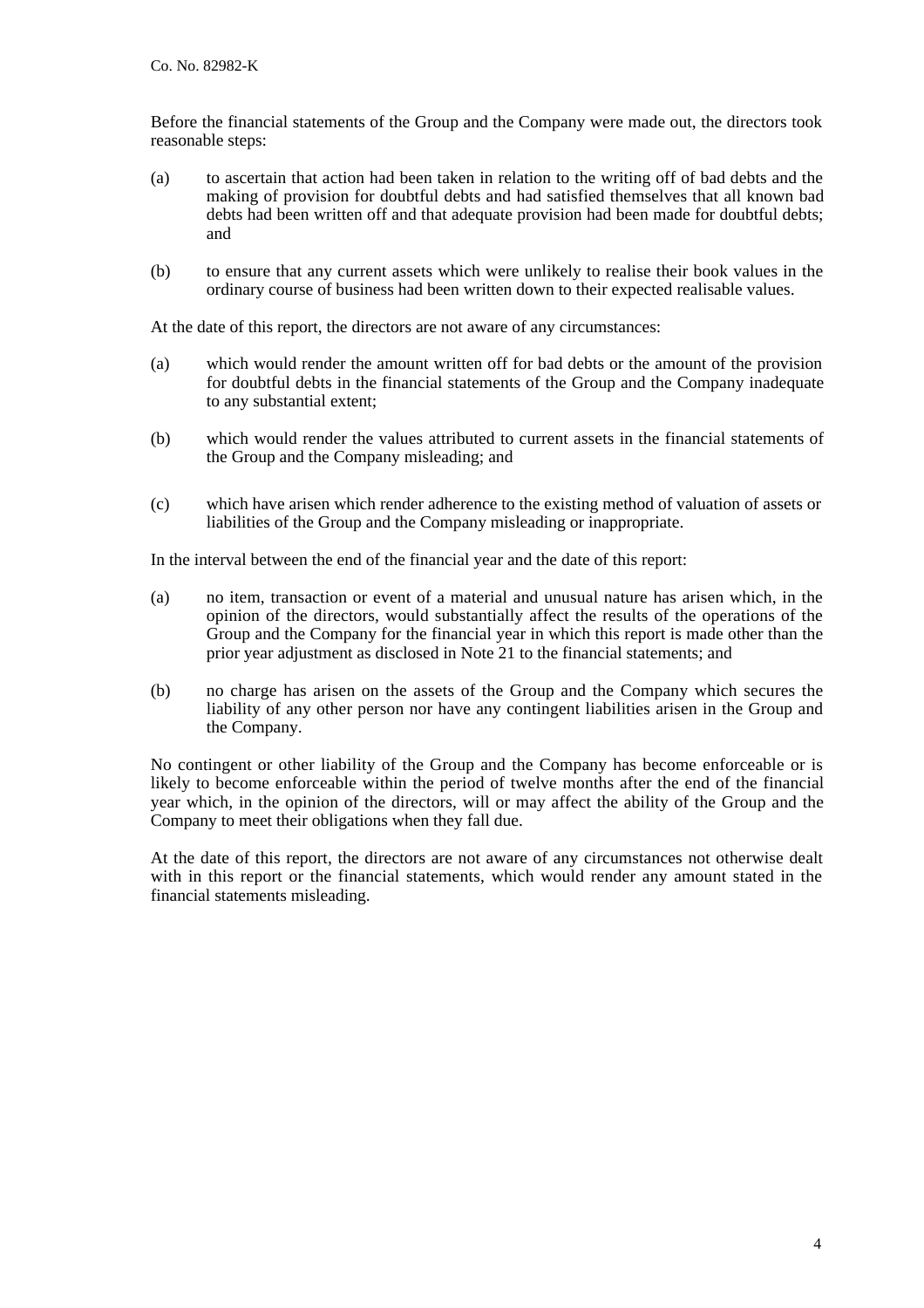#### **ADVANCED PACKAGING TECHNOLOGY (M) BHD** (Incorporated in Malaysia)

## **Auditors**

The auditors, Messrs PKF (formerly known as Pannell Kerr Forster), have indicated their willingness to continue in office.

Signed on behalf of the Board in accordance with a resolution of the directors,

TJIN KIAT @ TAN CHENG KEAT

NG CHOO TIM

Kuala Lumpur

Dated: 28 April 2003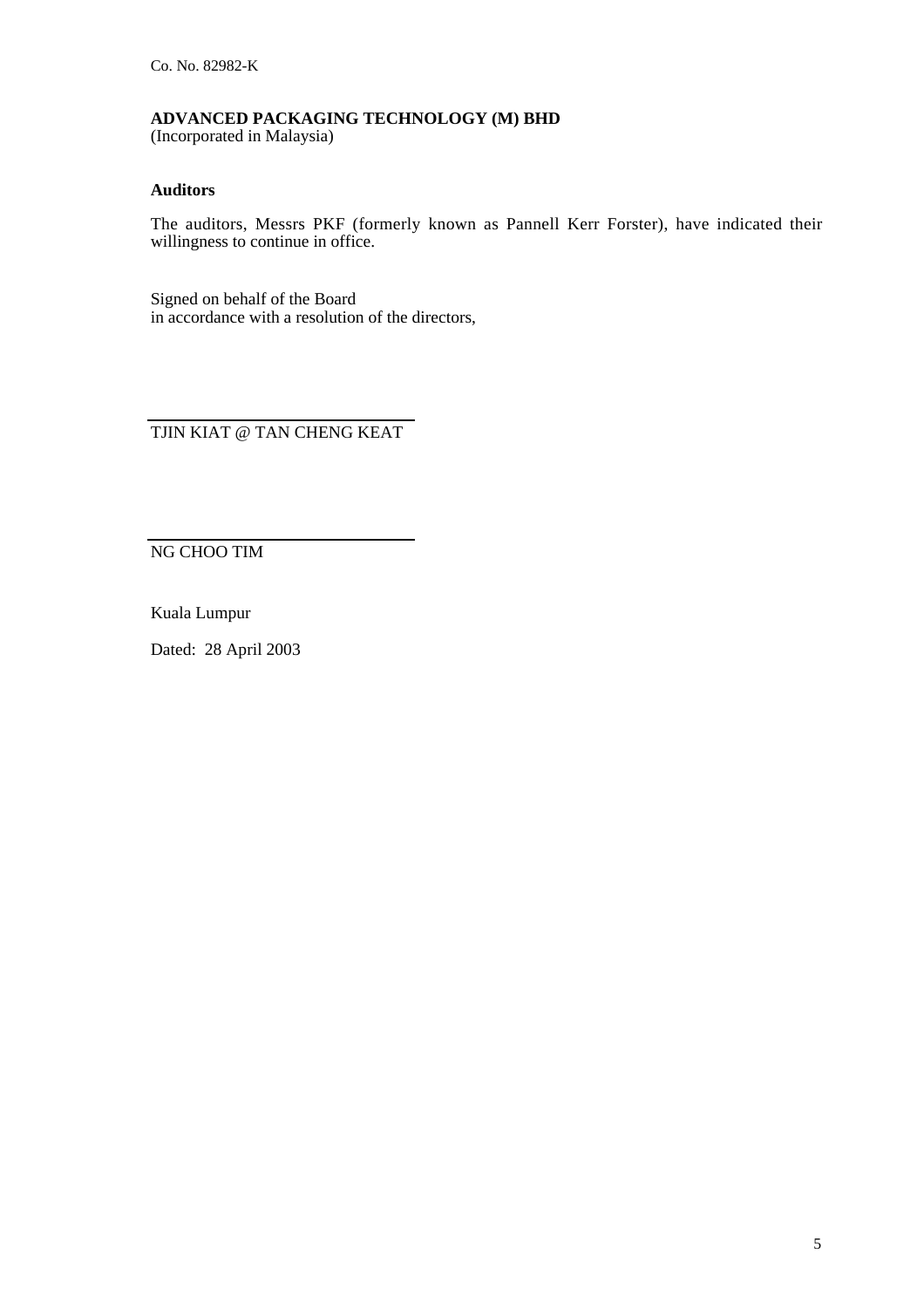(Incorporated in Malaysia)

## **STATEMENT BY DIRECTORS**

The directors of ADVANCED PACKAGING TECHNOLOGY (M) BHD state that, in the opinion of the directors, the accompanying financial statements are drawn up in accordance with the applicable approved accounting standards in Malaysia so as to give a true and fair view of the state of affairs of the Group and the Company as at 31 December 2002 and of the results and the cash flows of the Group and the Company for the year ended on that date.

Signed on behalf of the Board in accordance with a resolution of the directors,

TJIN KIAT @ TAN CHENG KEAT

NG CHOO TIM

Kuala Lumpur

Dated: 28 April 2003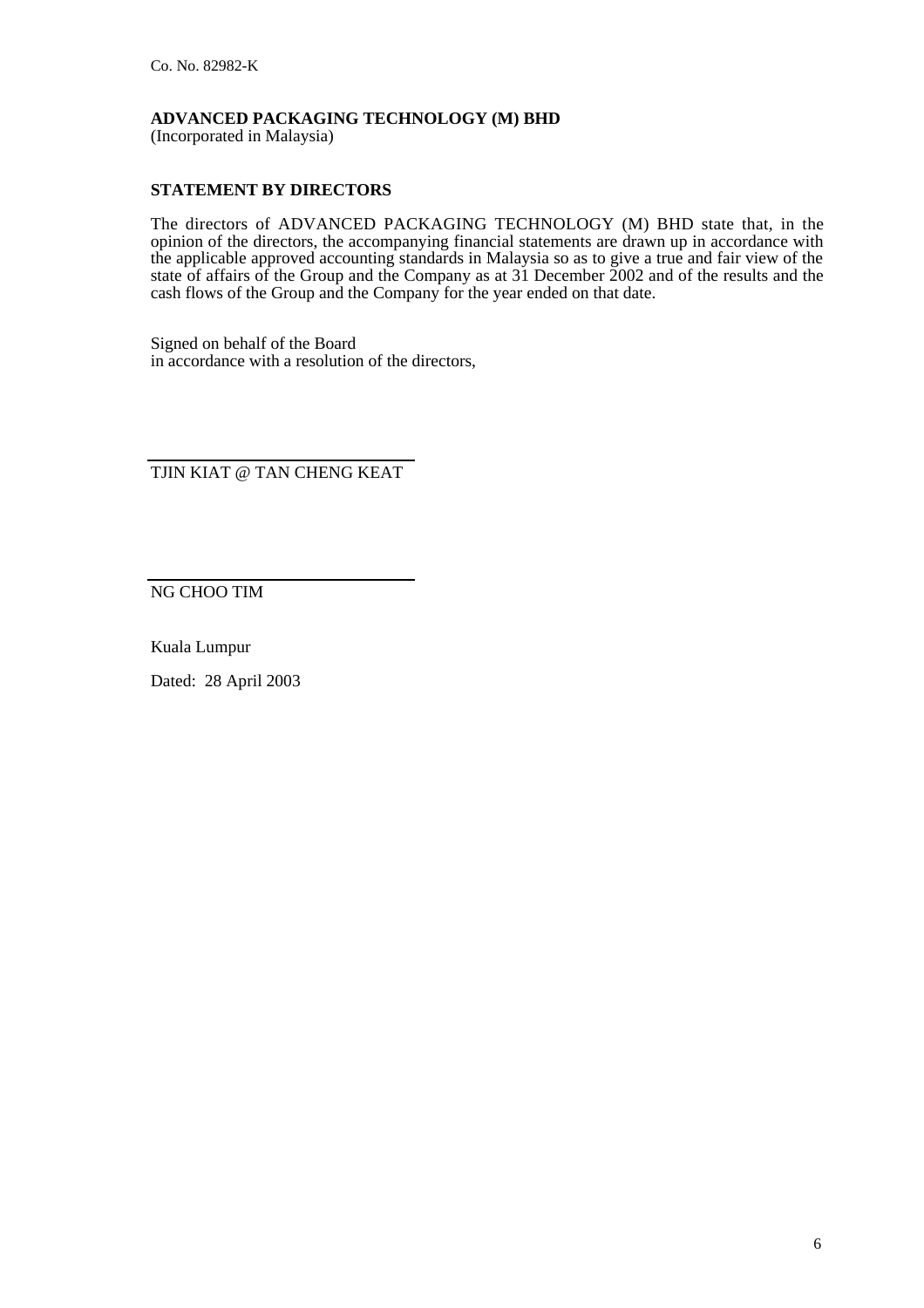(Incorporated in Malaysia)

## **STATUTORY DECLARATION**

We, TJIN KIAT @ TAN CHENG KEAT and YEO TEK LING, being the directors primarily responsible for the financial management of ADVANCED PACKAGING TECHNOLOGY (M) BHD, do solemnly and sincerely declare that to the best of our knowledge and belief, the accompanying financial statements are correct, and we make this solemn declaration conscientiously believing the same to be true and by virtue of the provisions of the Statutory Declarations Act, 1960.

> $\lambda$  $\lambda$ ) )

Subscribed and solemnly declared by the abovenamed TJIN KIAT @ TAN CHENG KEAT and YEO TEK LING at Kuala Lumpur in Wilayah Persekutuan on 28 April 2003

TJIN KIAT @ TAN CHENG KEAT

YEO TEK LING

Before me,

\_\_\_\_\_\_\_\_\_\_\_\_\_\_\_\_\_\_\_\_\_\_\_\_\_\_\_\_\_\_\_\_\_\_ COMMISSIONER FOR OATHS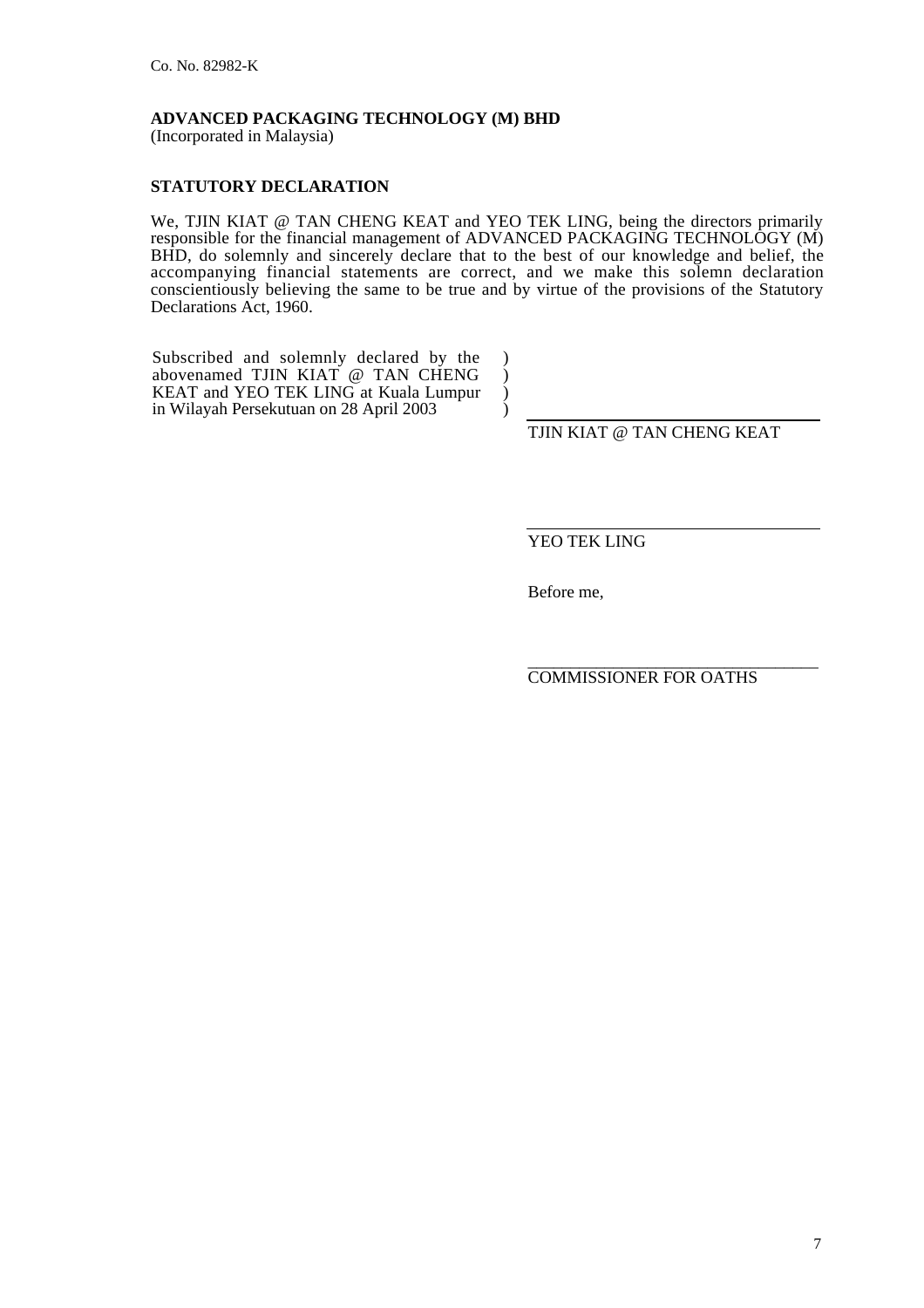#### **REPORT OF THE AUDITORS TO THE MEMBERS OF**

# **ADVANCED PACKAGING TECHNOLOGY (M) BHD**

(Incorporated in Malaysia)

We have audited the accompanying financial statements of ADVANCED PACKAGING TECHNOLOGY (M) BHD. These financial statements are the responsibility of the Company's directors. Our responsibility is to express an opinion on the financial statements based on our audit.

We conducted our audit in accordance with approved standards on auditing in Malaysia. These standards require that we plan and perform the audit to obtain all the information and explanations, which we consider necessary to provide us with sufficient evidence to give reasonable assurance that the financial statements are free of material misstatements. An audit includes examining, on a test basis, evidence relevant to the amounts and disclosures in the financial statements. An audit also includes an assessment of the accounting principles used and significant estimates made by the directors, as well as evaluating the overall adequacy of the presentation of information in the financial statements. We believe our audit provides a reasonable basis for our opinion.

In our opinion:

- (a) the financial statements are properly drawn up in accordance with the provisions of the Companies Act, 1965 and the applicable approved accounting standards in Malaysia so as to give a true and fair view of:
	- (i) the state of affairs of the Group and the Company as at 31 December 2002 and of the results and the cash flows of the Group and the Company for the year ended on that date; and
	- (ii) the matters required by Section 169 of the Companies Act, 1965 to be dealt with in the financial statements of the Group and the Company;

and

(b) the accounting and other records and the registers required by the Companies Act, 1965 to be kept by the Company have been properly kept in accordance with the provisions of the said Act.

We have considered the financial statements and the auditors' reports thereon of the subsidiary of which we have not acted as auditors, as indicated in Note 11 to the financial statements.

(Forward)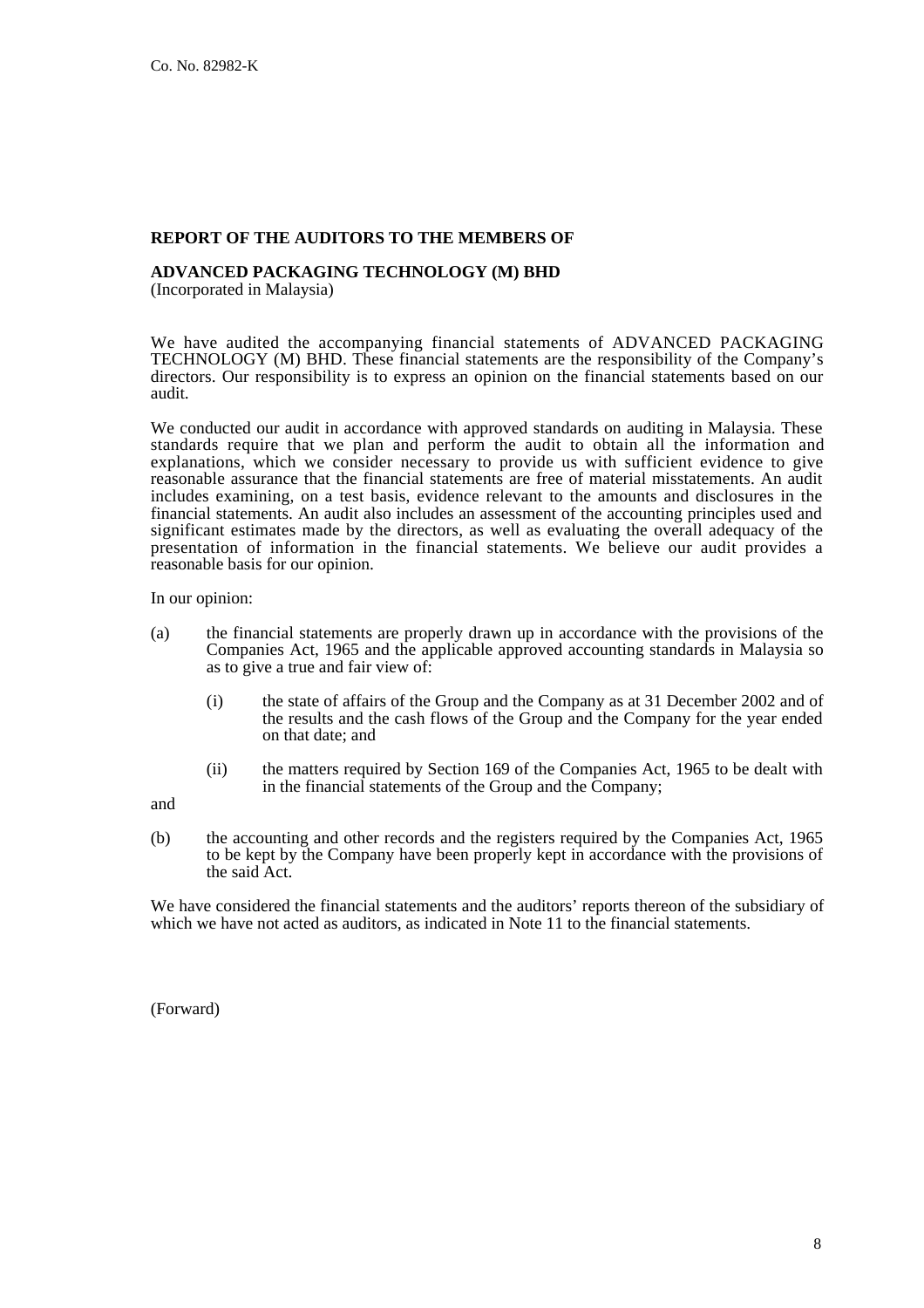We are satisfied that the financial statements of the subsidiary that have been consolidated with the Company's financial statements are in form and content appropriate and proper for the purposes of the preparation of the consolidated financial statements and we have received satisfactory information and explanations as required by us for those purposes.

The auditors' reports on the financial statements of the subsidiary were not subject to any qualification and did not include any comment made under subsection (3) of Section 174 of the Act.

PKF<br>AF 0911 251/03/05 (J/PH)<br>251/03/05 (J/PH) CHARTERED ACCOUNTANTS

251/03/05 (J/PH)<br>PARTNER

Kuala Lumpur

Dated: 28 April 2003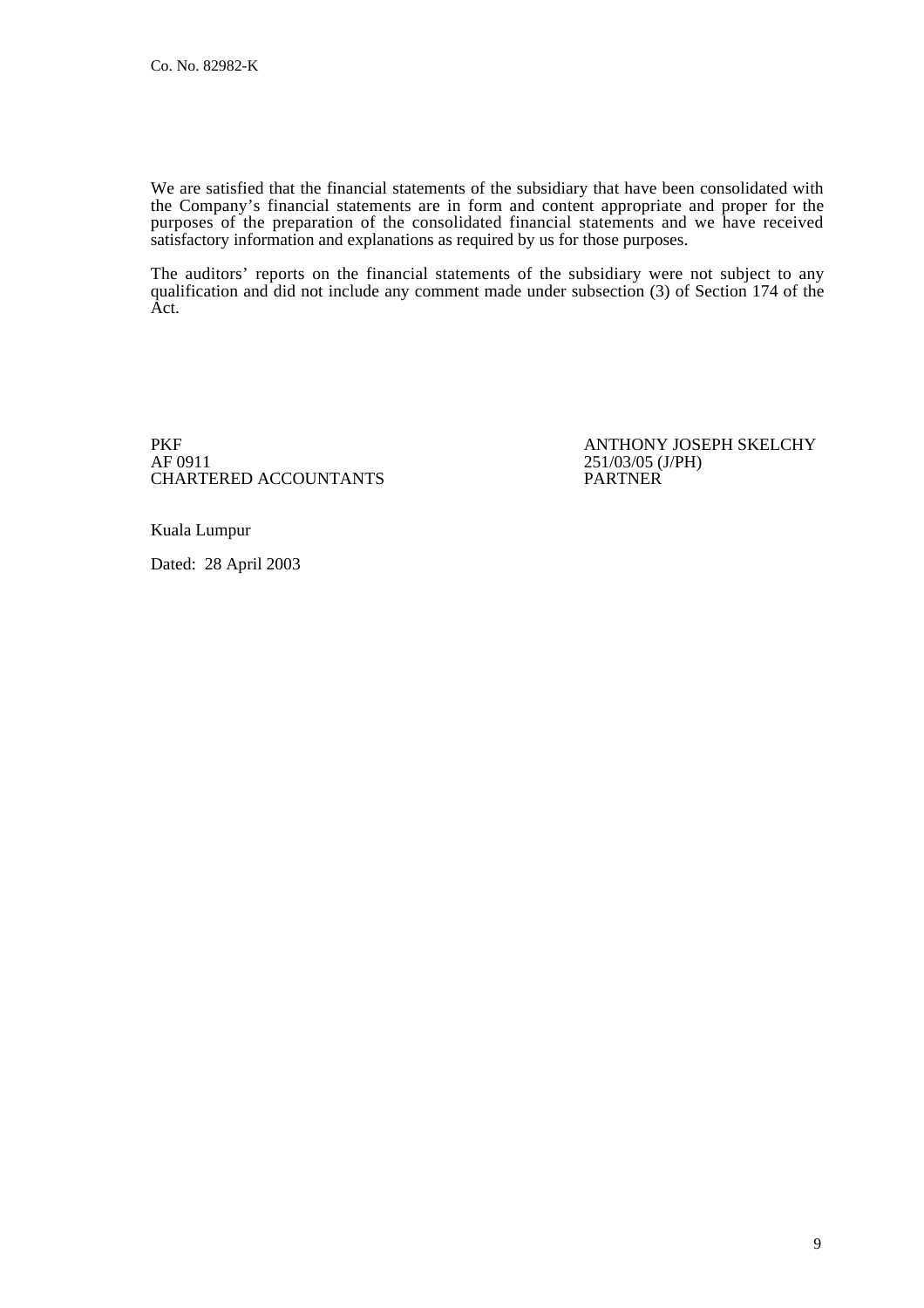(Incorporated in Malaysia)

#### **INCOME STATEMENTS FOR THE YEAR ENDED 31 DECEMBER 2002**

|                                                              | <b>Note</b>         | Group                                     | Company                                   |                                           |
|--------------------------------------------------------------|---------------------|-------------------------------------------|-------------------------------------------|-------------------------------------------|
|                                                              |                     | 2002<br><b>RM</b>                         | 2002<br><b>RM</b>                         | 2001<br><b>RM</b>                         |
| Revenue                                                      | 4                   | 22,381,699                                | 22,381,699                                | 20,098,138                                |
| Other operating income<br>Changes in inventories of finished |                     | 1,459,166                                 | 1,459,166                                 | 1,413,262                                 |
| goods and work-in-progress                                   |                     | 233,263                                   | 233,263                                   | (327, 367)                                |
| Raw materials used                                           |                     | (13, 175, 063)                            | (13, 175, 063)                            | (11,741,080)                              |
| Staff costs<br>Depreciation<br>Other operating expenses      | 5                   | (3,051,900)<br>(1,232,374)<br>(2,698,573) | (3,021,900)<br>(1,232,374)<br>(2,622,642) | (2,927,217)<br>(1,277,788)<br>(2,240,276) |
| <b>Profit from operations</b><br>Finance cost                |                     | 3,916,218<br>(19, 526)                    | 4,022,149<br>(19, 526)                    | 2,997,672<br>(22, 654)                    |
| Profit before tax<br>Income tax expense                      | 6<br>$\overline{7}$ | 3,896,692<br>(1,183,201)                  | 4,002,623<br>(1,183,201)                  | 2,975,018<br>(494, 671)                   |
| Net profit for the year                                      |                     | 2,713,491                                 | 2,819,422                                 | 2,480,347                                 |
| Basic earnings per share (sen)                               | 8                   | 14.89                                     | 15.47                                     | 13.61                                     |
| Dividends per share (sen)                                    | 9                   | 4.95                                      | 4.95                                      | 4.95                                      |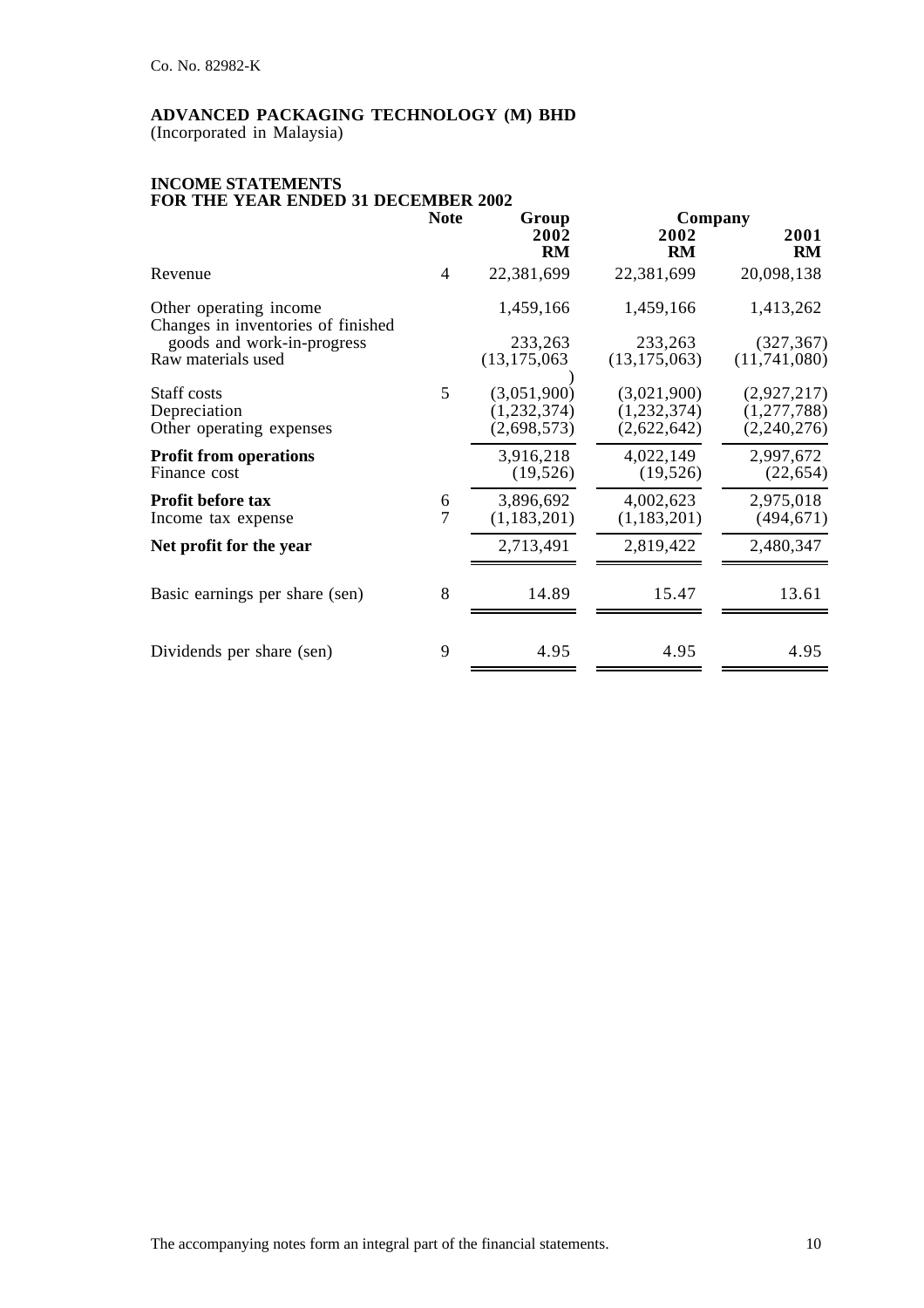(Incorporated in Malaysia)

#### **BALANCE SHEETS AS AT 31 DECEMBER 2002**

|                                                                                                                       | <b>Note</b><br>Group |                                            |                                            | Company                              |  |
|-----------------------------------------------------------------------------------------------------------------------|----------------------|--------------------------------------------|--------------------------------------------|--------------------------------------|--|
|                                                                                                                       |                      | 2002<br>RM                                 | 2002<br><b>RM</b>                          | 2001<br>RM                           |  |
| <b>Assets</b>                                                                                                         |                      |                                            |                                            |                                      |  |
| Property, plant and equipment<br>Investment in subsidiary                                                             | 10<br>11             | 10,122,223                                 | 10,122,223<br>4,921                        | 11,074,366                           |  |
| <b>Current assets</b>                                                                                                 |                      |                                            |                                            |                                      |  |
| Inventories<br>Trade receivables<br>Amount due from a subsidiary<br>Other receivables, deposits and                   | 12<br>13<br>14       | 4,623,089<br>5,253,879                     | 4,623,089<br>5,253,879<br>467,194          | 3,605,587<br>5,589,528               |  |
| prepayments<br>Fixed deposits with licensed banks<br>Cash and bank balances                                           | 15                   | 891,439<br>29,500,000<br>450,868           | 528,221<br>29,500,000<br>450,868           | 1,416,653<br>24,500,000<br>1,535,074 |  |
|                                                                                                                       |                      | 40,719,275                                 | 40,823,251                                 | 36,646,842                           |  |
| <b>Current liabilities</b><br>Trade payables<br>Amount due to directors<br>Other payables and accruals<br>Tax payable | 16                   | 2,234,960<br>180,000<br>957,524<br>194,688 | 2,234,960<br>180,000<br>952,095<br>194,688 | 1,117,851<br>198,000<br>927,463      |  |
|                                                                                                                       |                      | 3,567,172                                  | 3,561,743                                  | 2,243,314                            |  |
| <b>Net current assets</b>                                                                                             |                      | 37,152,103                                 | 37,261,508                                 | 34,403,528                           |  |
| Long term and deferred liabilities                                                                                    |                      |                                            |                                            |                                      |  |
| Deferred taxation<br>Provision for staff gratuity                                                                     | 17<br>18             | 1,310,000<br>388,844                       | 1,310,000<br>388,844                       | 1,361,000<br>344,321                 |  |
|                                                                                                                       |                      | (1,698,844)                                | (1,698,844)                                | (1,705,321)                          |  |
|                                                                                                                       |                      | 45,575,482                                 | 45,689,808                                 | 43,772,573                           |  |
| <b>Represented by:</b>                                                                                                |                      |                                            |                                            |                                      |  |
| Share capital<br>Reserves                                                                                             | 19<br>20             | 18,226,000<br>27,349,482                   | 18,226,000<br>27,463,808                   | 18,226,000<br>25,546,573             |  |
| <b>Shareholders' fund</b>                                                                                             |                      | 45,575,482                                 | 45,689,808                                 | 43,772,573                           |  |
|                                                                                                                       |                      |                                            |                                            |                                      |  |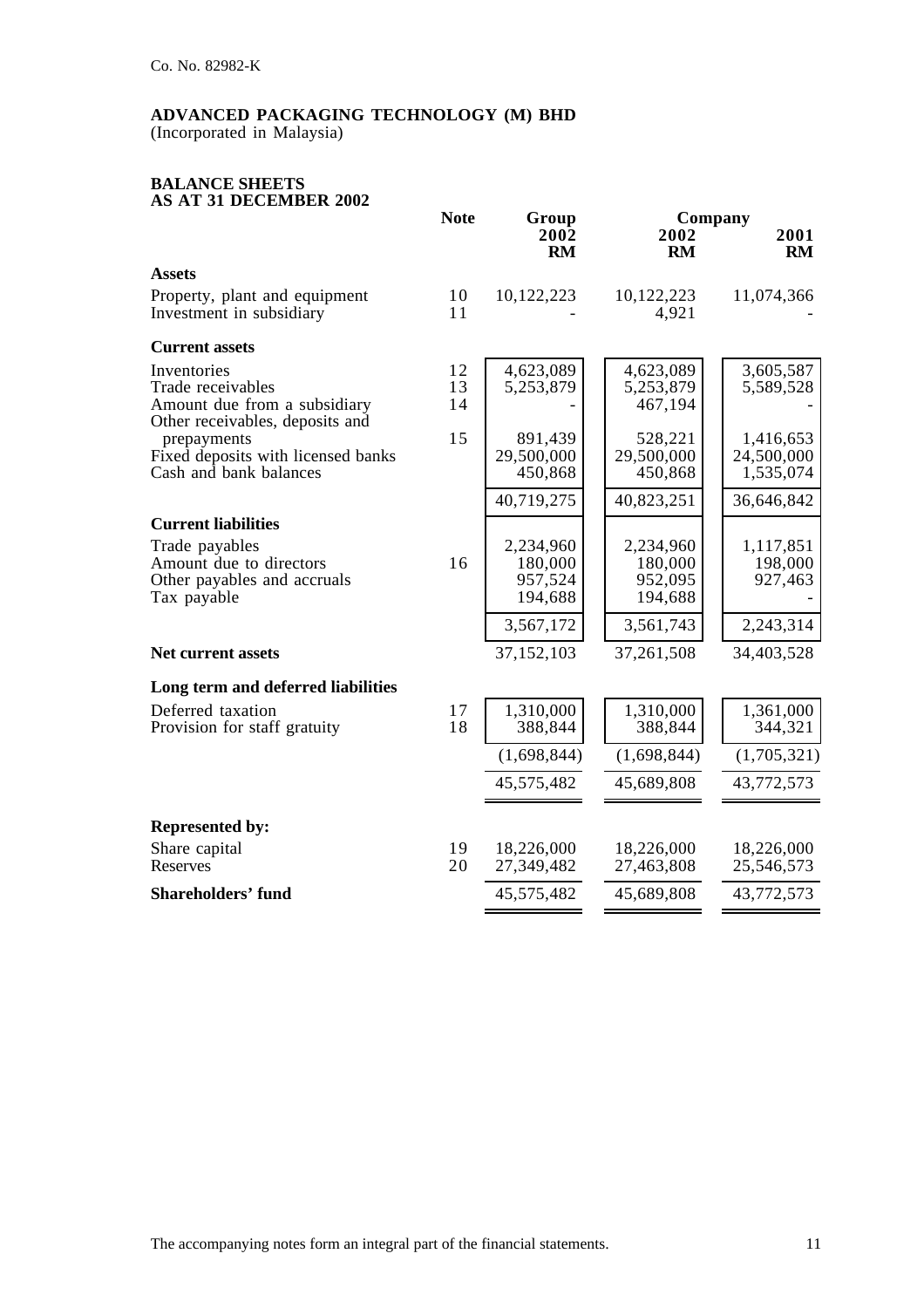(Incorporated in Malaysia)

## **STATEMENTS OF CHANGES IN EQUITY FOR THE YEAR ENDED 31 DECEMBER 2002**

|                                      | <b>Share</b><br>capital<br><b>RM</b> | <b>Translation</b><br>reserve<br><b>RM</b> | <b>Retained</b><br>profits<br><b>RM</b> | <b>Total</b><br><b>RM</b> |
|--------------------------------------|--------------------------------------|--------------------------------------------|-----------------------------------------|---------------------------|
| Group                                |                                      |                                            |                                         |                           |
| At 1 January 2001                    |                                      |                                            |                                         |                           |
| - as previously reported             | 18,226,000                           |                                            | 23,066,226                              | 41,292,226                |
| - prior year adjustment<br>(Note 21) |                                      |                                            | 902,187                                 | 902,187                   |
| - as restated                        | 18,226,000                           |                                            | 23,968,413                              | 42,194,413                |
| Net profit for the year              |                                      |                                            | 2,480,347                               | 2,480,347                 |
| Dividends (Note 9)                   |                                      |                                            | (902, 187)                              | (902, 187)                |
| At 31 December 2001                  | 18,226,000                           |                                            | 25,546,573                              | 43,772,573                |
| Currency translation<br>differences  |                                      | (8, 395)                                   |                                         | (8, 395)                  |
| Net profit for the period            |                                      |                                            | 2,713,491                               | 2,713,491                 |
| Dividends (Note 9)                   |                                      |                                            | (902, 187)                              | (902, 187)                |
| At 31 December 2002                  | 18,226,000                           | (8,395)                                    | 27,357,877                              | 45,575,482                |
|                                      |                                      | <b>Share</b><br>capital<br><b>RM</b>       | <b>Retained</b><br>profits<br><b>RM</b> | <b>Total</b><br><b>RM</b> |
| Company                              |                                      |                                            |                                         |                           |
| At 1 January 2001                    |                                      |                                            |                                         |                           |
| - as previously reported             |                                      | 18,226,000                                 | 23,066,226                              | 41,292,226                |
| - prior year adjustment<br>(Note 21) |                                      |                                            | 902,187                                 | 902,187                   |
| - as restated                        |                                      | 18,226,000                                 | 23,968,413                              | 42, 194, 413              |
| Net profit for the year              |                                      |                                            | 2,480,347                               | 2,480,347                 |
| Dividends (Note 9)                   |                                      |                                            | (902, 187)                              | (902, 187)                |
| At 31 December 2001                  |                                      | 18,226,000                                 | 25,546,573                              | 43,772,573                |
| Net profit for the year              |                                      |                                            | 2,819,422                               | 2,819,422                 |
| Dividends (Note 9)                   |                                      |                                            | (902, 187)                              | (902, 187)                |
| At 31 December 2002                  |                                      | 18,226,000                                 | 27,463,808                              | 45,689,808                |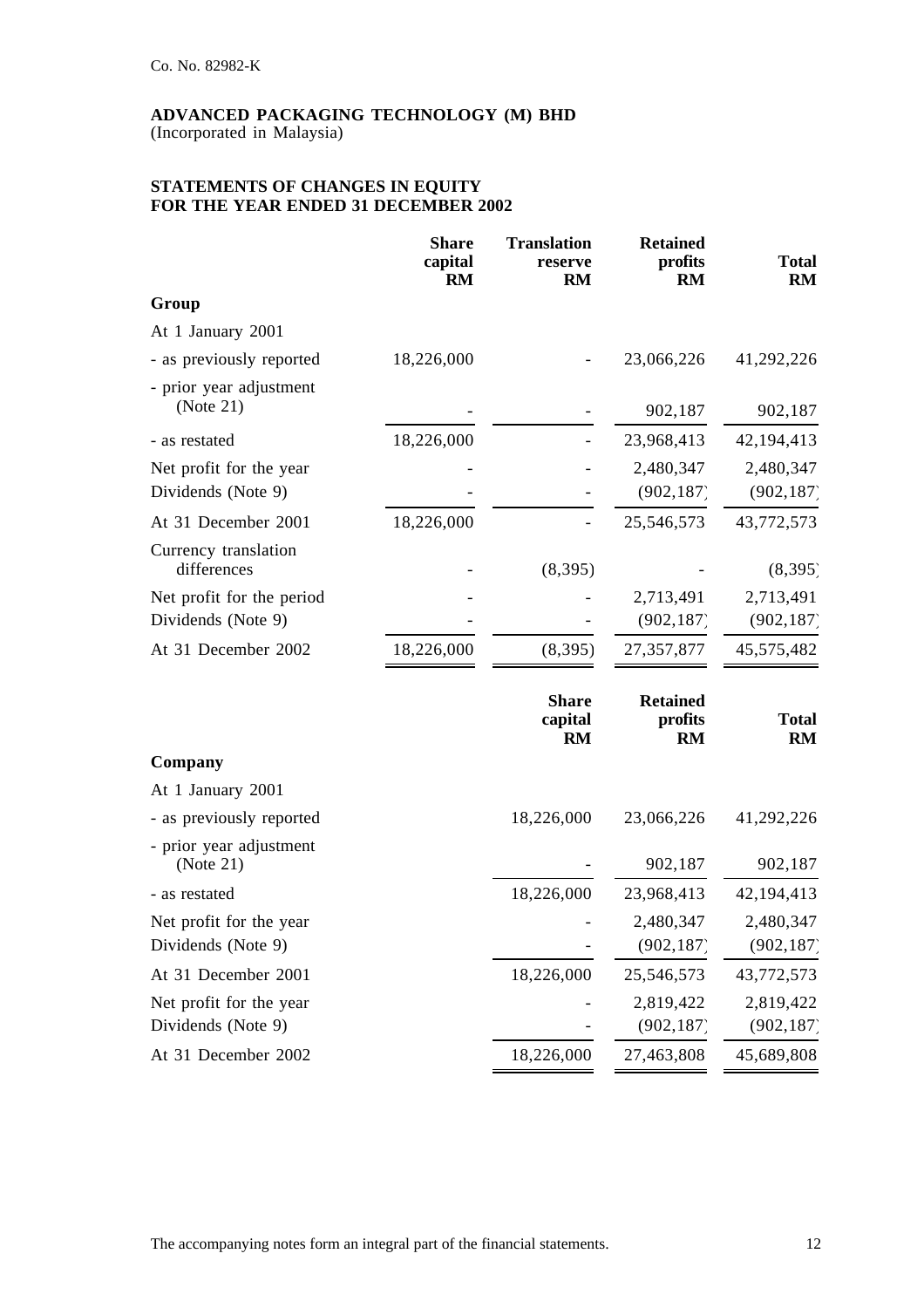(Incorporated in Malaysia)

#### **CASH FLOW STATEMENTS FOR THE YEAR ENDED 31 DECEMBER 2002**

|                                                                               | Group                     | Company                   |                         |
|-------------------------------------------------------------------------------|---------------------------|---------------------------|-------------------------|
|                                                                               | 2002                      | 2002                      | 2001                    |
| Cash flows from/(used in)                                                     |                           |                           |                         |
| operating activities                                                          |                           |                           |                         |
| Profit before tax                                                             | 3,896,692                 | 4,002,623                 | 2,975,018               |
| Adjustments for:                                                              |                           |                           |                         |
| Bad debts written off                                                         | 60,243                    | 60,243                    | 15,916                  |
| Depreciation                                                                  | 1,232,374                 | 1,232,374                 | 1,277,788               |
| Exchange fluctuation adjustment                                               | (8, 395)                  |                           |                         |
| Gain on disposal of plant and equipment                                       | (1,644)                   | (1,644)                   | (43, 866)               |
| Interest income                                                               | (1,164,072)               | (1,164,072)               | (1,066,236)             |
| Inventories written off                                                       | 187,258                   | 187,258                   | 89,812                  |
| Plant and equipment written off                                               | 674                       | 674                       | 31,572                  |
| Provision for doubtful debts - net                                            | (62,065)                  | (62,065)                  | (185, 556)              |
| Provision for staff gratuity                                                  | 53,220                    | 53,220                    | 48,429                  |
| Unrealised loss/(gain) on foreign                                             |                           |                           |                         |
| exchange - net                                                                | (5,774)                   | (5,774)                   | 6,692                   |
| <b>Operating profit before</b>                                                |                           |                           |                         |
| working capital changes                                                       |                           |                           |                         |
|                                                                               | 4,188,511                 | 4,302,837                 | 3,149,569               |
| (Increase)/Decrease in inventories<br>Increase in trade and other receivables | (1,204,760)<br>(143, 386) | (1,204,760)<br>(247, 362) | 1,913,692<br>(509, 336) |
| Increase/(Decrease) in trade and other                                        | 1,128,075                 | 1,122,646                 | (1,176,220)             |
| payables                                                                      |                           |                           |                         |
|                                                                               |                           |                           |                         |
| <b>Cash generated from operations</b>                                         | 3,968,440                 | 3,973,361                 | 3,377,705               |
| Income tax paid                                                               | (26, 573)                 | (26, 573)                 | (899, 184)              |
| Staff gratuity paid                                                           | (8,697)                   | (8,697)                   | (7, 488)                |
| Net cash from operating activities                                            | 3,933,170                 | 3,938,091                 | 2,471,033               |
| Cash flows from/(used in) investing<br>activities                             |                           |                           |                         |
| Interest received                                                             | 1,164,072                 | 1,164,072                 | 1,066,236               |
| Acquisition of subsidiary, net of                                             |                           |                           |                         |
| cash acquired                                                                 |                           | (4, 921)                  |                         |
| Proceeds from disposal of plant                                               |                           |                           |                         |
| and equipment                                                                 | 1,650                     | 1,650                     | 47,000                  |
| Purchase of property, plant and equipment                                     | (280, 911)                | (280, 911)                | (179, 357)              |
| Net cash from investing activities                                            | 884,811                   | 879,890                   | 933,879                 |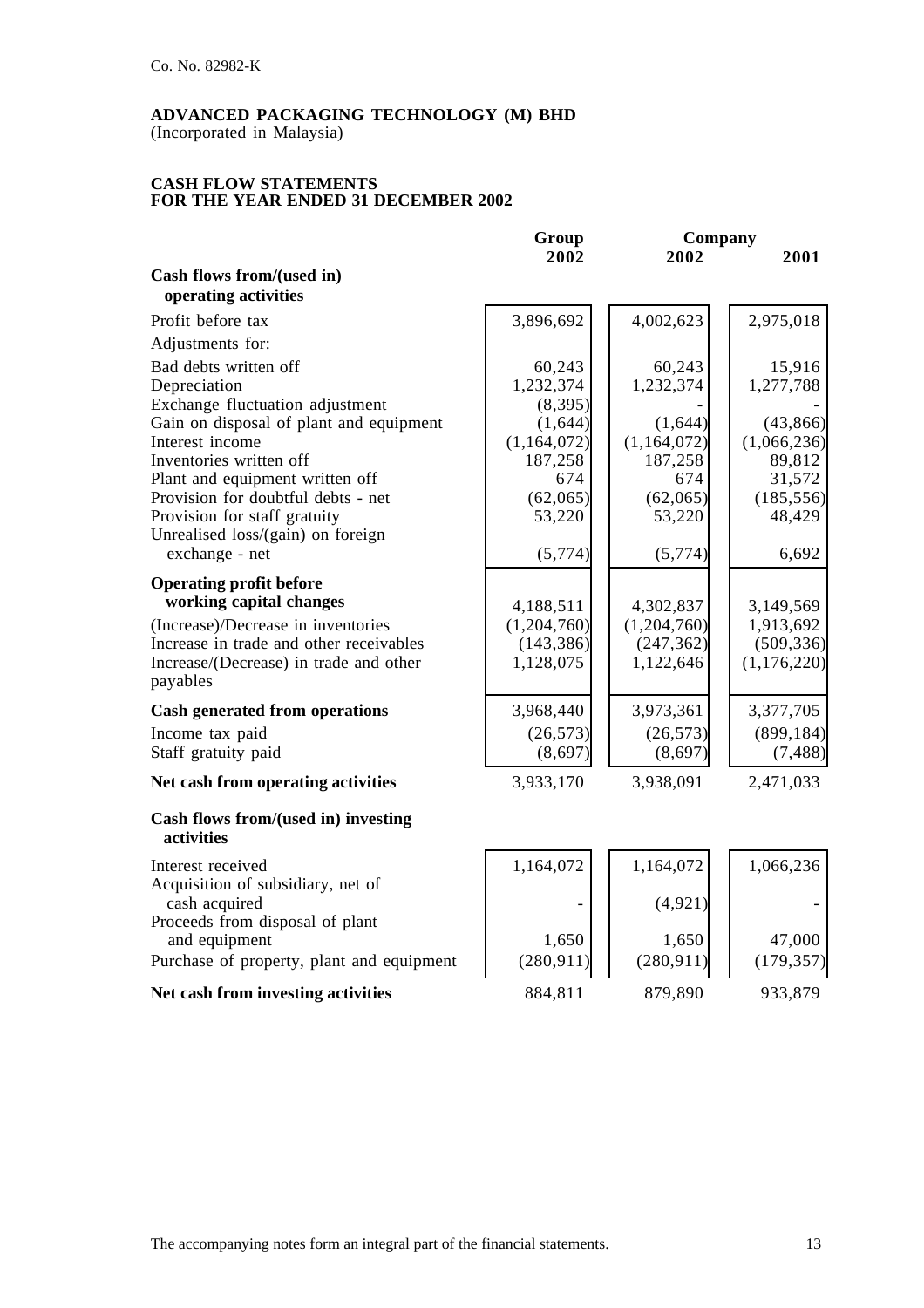(Incorporated in Malaysia)

#### **CASH FLOW STATEMENTS** (continued) **FOR THE YEAR ENDED 31 DECEMBER 2002**

|                                                                                     | Group                 | Company               |                             |
|-------------------------------------------------------------------------------------|-----------------------|-----------------------|-----------------------------|
|                                                                                     | 2002<br><b>RM</b>     | 2002<br><b>RM</b>     | 2001<br><b>RM</b>           |
| Cash flows from/(used in) financing<br>activities                                   |                       |                       |                             |
| Dividend paid<br>Repayment of short-term borrowings                                 | (902, 187)            | (902, 187)            | (902, 187)<br>(448, 535)    |
| Net cash used in financing activities                                               | (902, 187)            | (902, 187)            | (1,350,722)                 |
| Net increase in cash and cash equivalents<br>Cash and cash equivalents at beginning | 3,915,794             | 3,915,794             | 2,054,190                   |
| of year                                                                             | 26,035,074            | 26,035,074            | 23,980,88<br>4              |
| Cash and cash equivalents at end of year                                            | 29,950,868            | 29,950,868            | 26,035,07                   |
| Cash and cash equivalents comprise:                                                 |                       |                       |                             |
| Cash and bank balances<br>Fixed deposits with licensed banks                        | 450,868<br>29,500,000 | 450,868<br>29,500,000 | 1,535,074<br>24,500,00<br>0 |
|                                                                                     | 29,950,868            | 29,950,868            | 26,035,07                   |
|                                                                                     |                       |                       |                             |

Analysis of acquisition of subsidiary:

During the financial period, the Group acquired Advanced Packaging Investments (HK) Ltd, a company newly incorporated by the Group. Hence, there are no assets acquired and liabilities assumed at the date of acquisition.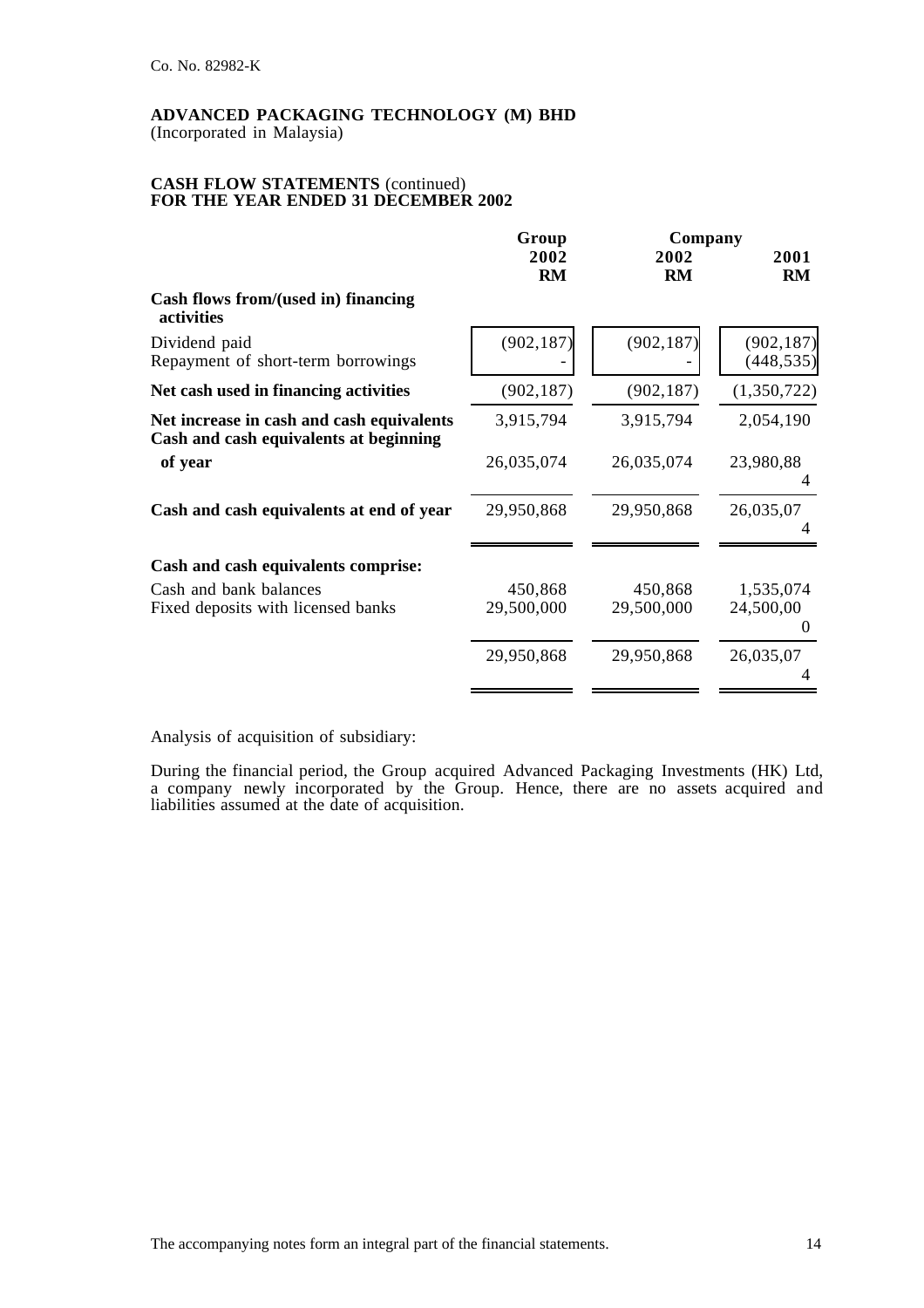(Incorporated in Malaysia)

#### **NOTES TO THE FINANCIAL STATEMENTS 31 DECEMBER 2002**

### 1. **Principal activities**

The Company is principally engaged in the manufacturing and distribution of flexible packaging materials.

There have been no significant changes in the nature of these activities during the financial year except that during the financial period the Group is now also involved in investment holding as a result of the acquisition of Advanced Packaging Investments (HK) Ltd.

#### 2. **Basis of preparation of the financial statements**

The financial statements of the Group and the Company have been prepared in accordance with the provisions of the Companies Act, 1965 and the applicable approved accounting standards of the Malaysian Accounting Standards Board  $(^{^\alpha}MASB")$ .

## 3. **Significant accounting policies**

#### **Basis of accounting**

The financial statements of the Group and the Company have been prepared under the historical cost convention and any other bases described in the significant accounting policies as summarised below.

#### **Basis of consolidation**

The consolidated financial statements include the financial statements of the Company and its subsidiary listed under Note 11 made up to the end of the financial year. The financial statements of subsidiary are included in the consolidated financial statements from the date that control effectively commences until the date that control effectively ceases. Subsidiary is consolidated using the acquisition method of accounting.

All significant inter-company transactions, balances and unrealised gains on

transactions<br>between group companies are eliminated; unrealised losses are also eliminated unless cost cannot be recovered. Where necessary, accounting policies for subsidiary has been changed to ensure consistency with the policies adopted by the Group.

#### **Revenue and income recognition**

Revenue from sale of goods is measured at the fair value of the consideration receivable and is recognised in the income statement upon delivery of goods and customer's acceptance.

Interest income is recognised as it accrues (taking into account the effective yield on the asset) unless collectibility is in doubt.

3. **Significant accounting policies** (continued)

#### **Foreign currencies**

Transactions in foreign currencies are converted into Ringgit Malaysia at rates of exchange ruling at the transaction dates. Monetary assets and liabilities in foreign currencies at the balance sheet date are translated into Ringgit Malaysia at rates of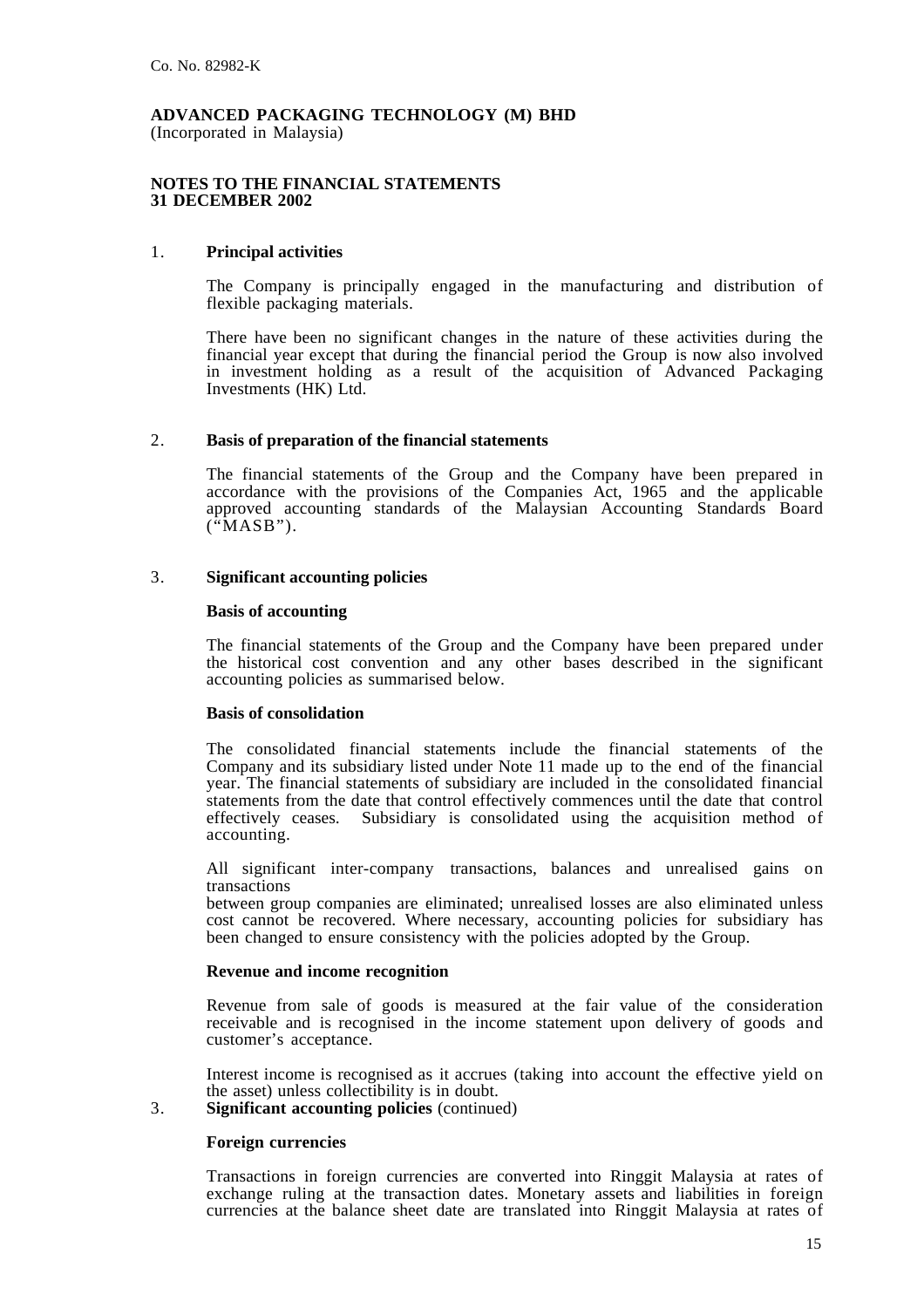(Incorporated in Malaysia)

exchange ruling at that date, unless hedged by forward foreign exchange contracts, in which case the rates specified in such forward contracts are used. All foreign exchange differences are taken up in the income statement.

Financial statements of foreign consolidated subsidiary are translated at year end exchange rates with respect to the balance sheet and at exchange rates at the dates of the transactions with respect to income statement. All resulting translation differences are taken to reserve.

The principal exchange rates for every unit of foreign currency ruling at balance sheet date used are as follows:

|                  | 2002   | 2001   |
|------------------|--------|--------|
|                  | RM     | RM     |
| US Dollar        | 3.7750 | 3.7750 |
| Brunei Dollar    | 2.1700 | 2.0330 |
| Singapore Dollar | 2.1700 | 2.0330 |
| Thai Baht        | 0.0857 |        |

#### **Property, plant and equipment and depreciation**

Property, plant and equipment are stated at cost less accumulated depreciation and impairment losses, if any.

Leasehold land is amortised over the initial leased period of 99 years expiring in 2086.

Depreciation on all other property, plant and equipment is calculated on a straight line basis at the following annual rates based on their estimated useful lives:

| <b>Building</b>                   | $2\% - 10\%$    |
|-----------------------------------|-----------------|
| Plant, machinery and tools        | $71/2\% - 10\%$ |
| Furniture, fittings and equipment | $10\% - 20\%$   |
| Motor vehicles                    | 20%             |

Where an indication of impairment exists, the carrying amount of the asset is assessed and written down immediately to its recoverable amount.

#### 3. **Significant accounting policies** (continued)

#### **Investment in subsidiary**

Subsidiary is a company controlled by the Company. Control exists when the Company has the power, directly or indirectly, to govern the financial and operating policies of a company so as to derive benefits from its activities.

The Company's investment in subsidiary is stated at cost less provision for any permanent diminution in value, if any. A provision is made when the directors are of the opinion that a permanent diminution in value of an investment has occurred.

#### **Inventories**

Inventories are stated at the lower of cost and net realisable value. Cost is determined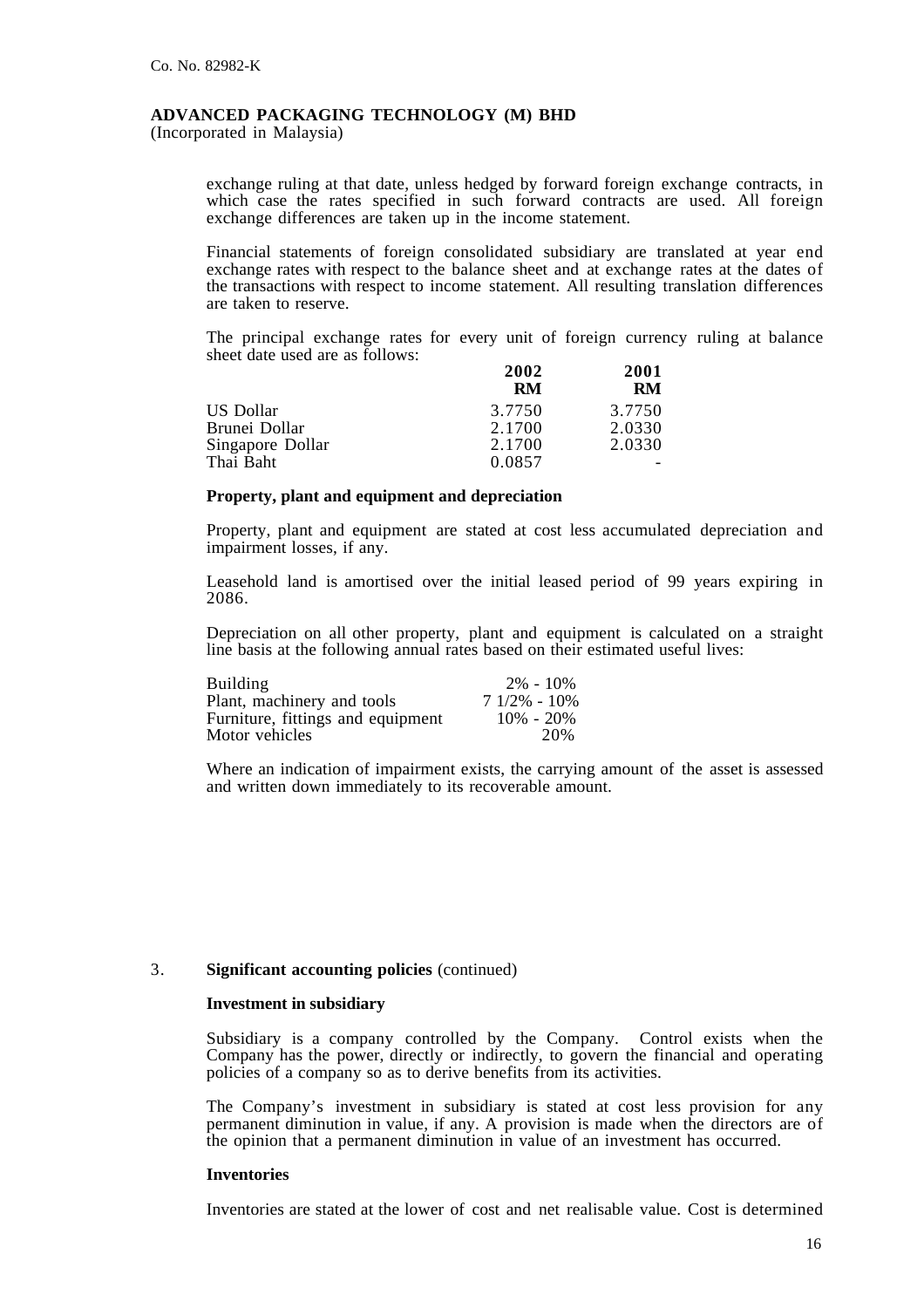(Incorporated in Malaysia)

on the first-in, first-out basis. Costs of raw materials and consumables comprise the cost of purchase plus the cost of bringing the inventories to their present location and condition. Costs of work-in-progress and finished goods comprise the cost of raw materials, direct labour and an appropriate proportion of fixed and variable production overheads.

#### **Receivables**

Bad debts are written off while provision for doubtful debts is made based on estimates of possible losses which may arise from non-collection of certain receivable accounts.

#### **Provisions**

Provisions are recognised when there is a present legal or constructive obligation as a result of a past event and it is probable that an outflow of resources embodying economic benefits will be required to settle the obligations, and a reliable estimate of the amount can be made. Provisions are reviewed at each balance sheet date and adjusted to reflect the current best estimate. Where the effect of the time value of money is material, the amount of a provision is the present value of the expenditure expected to be required to settle the obligation.

#### **Provision for staff gratuity**

The Company has a staff gratuity scheme for employees who are eligible under their employment contracts. Gratuity for employees is provided for in the financial statements taking into consideration the length of service and basic salary earnings of eligible employees.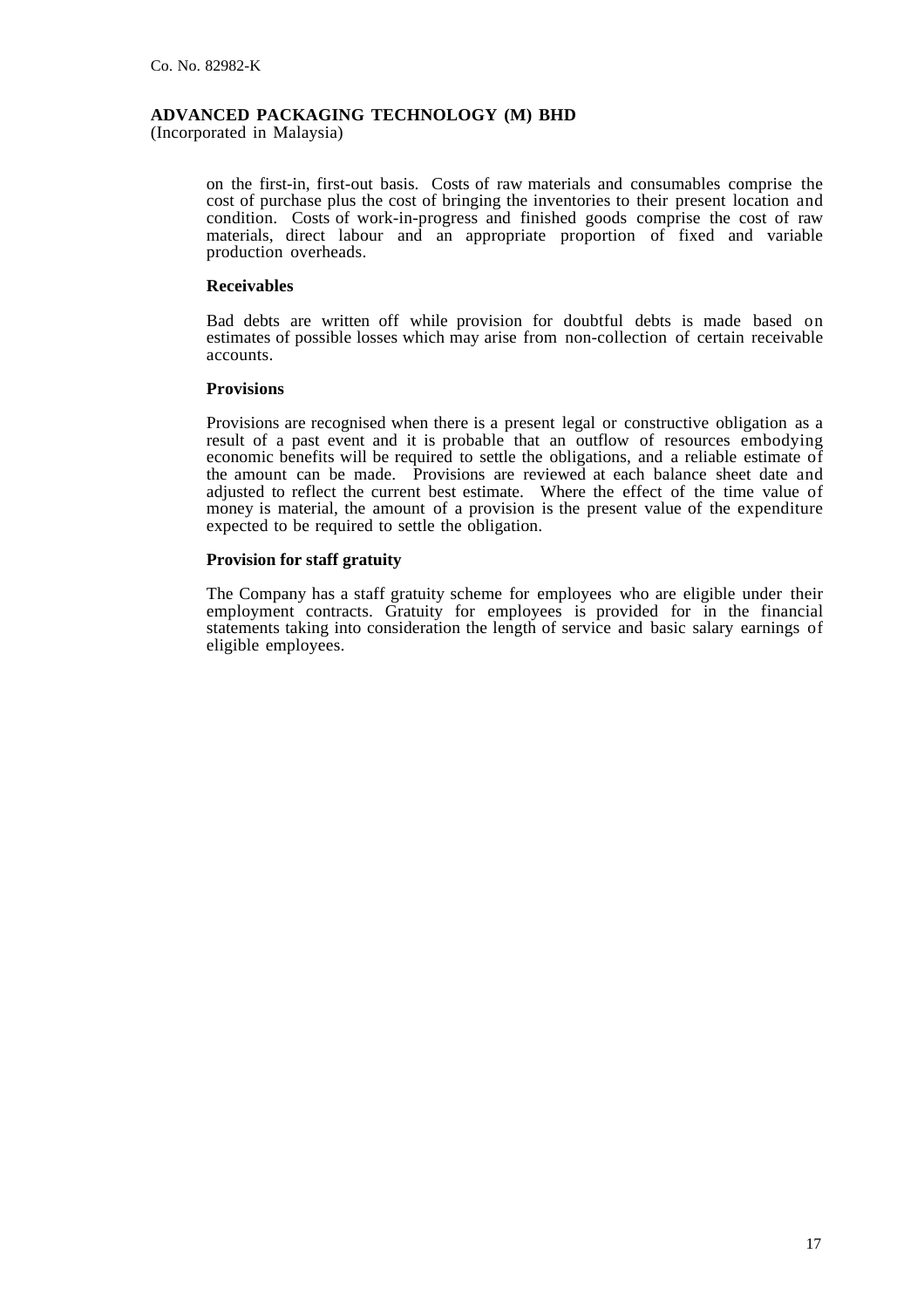(Incorporated in Malaysia)

#### 3. **Significant accounting policies** (continued)

#### **Deferred taxation**

Deferred taxation is provided using the liability method on all timing differences except where it is considered reasonably probable that the timing differences will continue in the foreseeable future.

Deferred tax benefits are recognised only when there is reasonable assurance of their realisation.

### **Cash flow statements**

The Group and the Company adopt the indirect method for the preparation of cash flow statements.

Cash equivalents are short-term, highly liquid investments that are readily convertible to known amount of cash and which are subject to insignificant risk of changes in value.

#### 4. **Revenue**

Revenue represents invoiced value of goods supplied less discounts and returns.

#### 5. **Staff costs**

Staff costs include salaries, wages, bonus and allowances, statutory contributions for employees and other employee related expenses.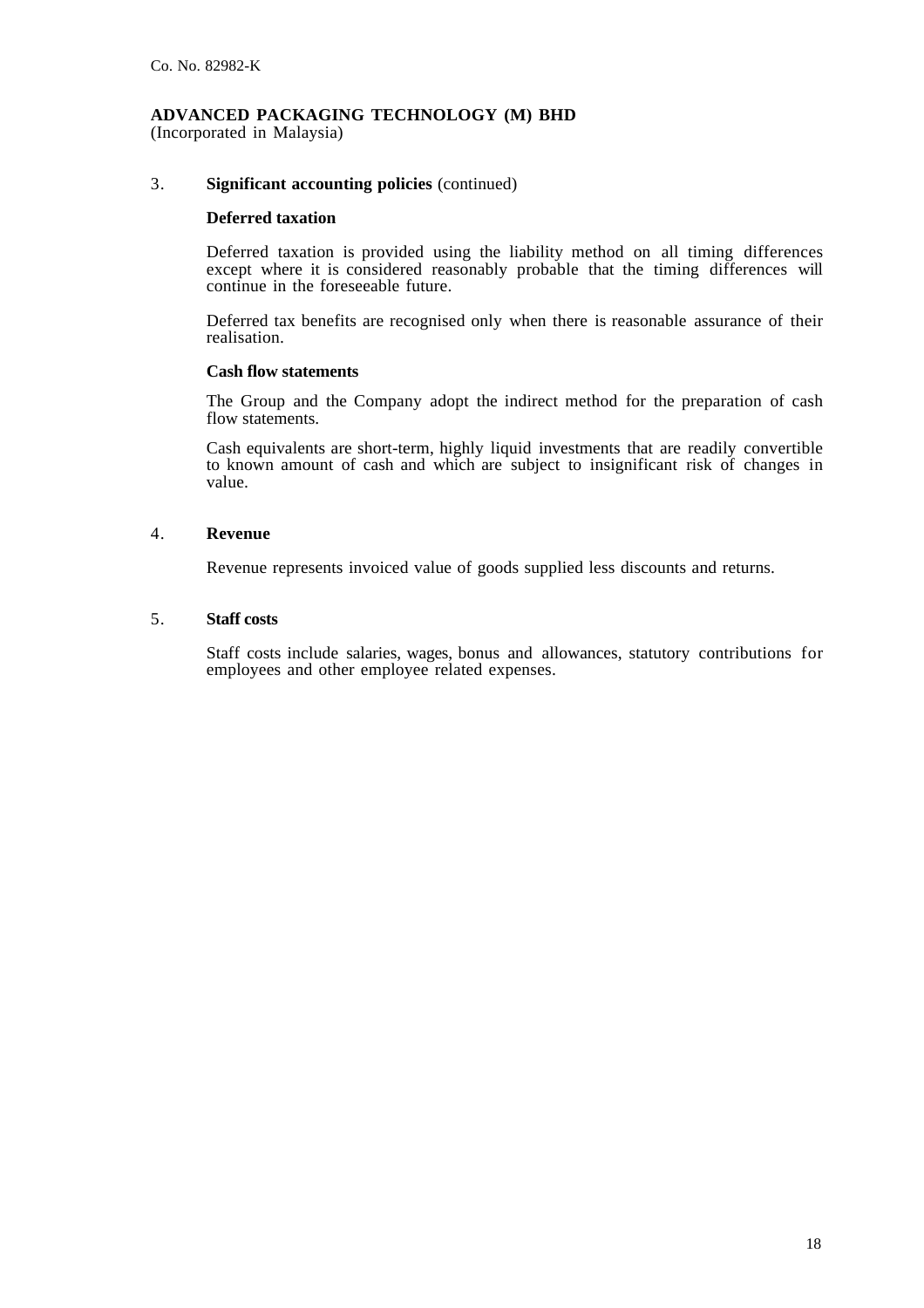(Incorporated in Malaysia)

## 6. **Profit before tax**

|                                                                | Group<br>Company |             |             |
|----------------------------------------------------------------|------------------|-------------|-------------|
|                                                                | 2002             | 2002        | 2001        |
|                                                                | <b>RM</b>        | <b>RM</b>   | <b>RM</b>   |
| Profit before tax is arrived at after<br>charging/(crediting): |                  |             |             |
| Auditors' remuneration                                         |                  |             |             |
| - current year                                                 | 31,679           | 26,250      | 18,000      |
| - under provision in prior year                                | 900              | 900         |             |
| Bad debts written off                                          | 60,243           | 60,243      | 15,916      |
| Depreciation                                                   | 1,232,374        | 1,232,374   | 1,277,788   |
| Directors' remuneration                                        |                  |             |             |
| - fees                                                         |                  |             |             |
| - executive                                                    | 36,000           | 36,000      | 36,000      |
| - non-executive                                                | 144,000          | 144,000     | 162,000     |
| - others                                                       |                  |             |             |
| - directors of the Company                                     | 537,307          | 537,307     | 517,539     |
| - director of a subsidiary                                     | 30,000           |             |             |
| Estimated cash value of benefits-in-                           |                  |             |             |
| kind                                                           |                  |             |             |
| for executive directors                                        | 31,900           | 31,900      | 17,650      |
| Inventories written off                                        | 187,258          | 187,258     | 89,812      |
| Loss on foreign exchange                                       |                  |             |             |
| - realised                                                     |                  |             | 13,864      |
| - unrealised                                                   |                  |             | 6,692       |
| Plant and equipment written off                                | 674              | 674         | 31,572      |
| Provision for doubtful debts                                   |                  |             |             |
| - current year's provision                                     | 109,146          | 109,146     | 73,723      |
| - provision no longer required                                 | (171, 211)       | (171, 211)  | (259, 279)  |
| Provision for staff gratuity                                   | 53,220           | 53,220      | 48,429      |
| Gain on disposal of plant                                      |                  |             |             |
| and equipment                                                  | (1,644)          | (1,644)     | (43, 866)   |
| Gain on foreign exchange                                       |                  |             |             |
| - realised                                                     | (7,760)          | (7,760)     |             |
| - unrealised                                                   | (5,774)          | (5,774)     |             |
| Interest income                                                | (1,164,072)      | (1,164,072) | (1,066,236) |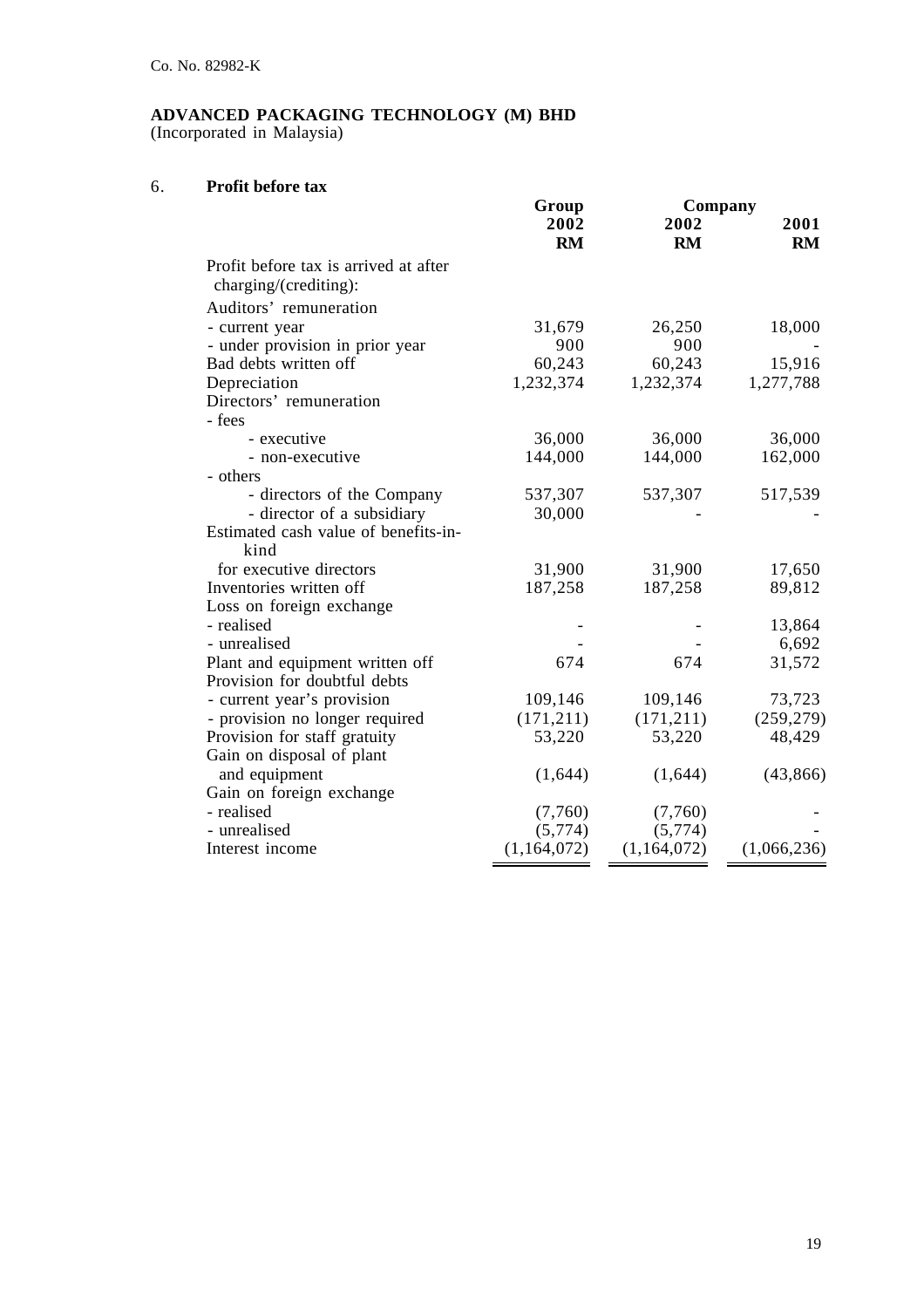(Incorporated in Malaysia)

## 7. **Income tax expense**

|                                                                                                                     | Group             | Company          |                      |
|---------------------------------------------------------------------------------------------------------------------|-------------------|------------------|----------------------|
|                                                                                                                     | 2002<br><b>RM</b> | 2002<br>RM       | 2001<br>RM           |
| Estimated income tax payable<br>- current year<br>- under/(over) provision in prior years<br>Deferred tax (Note 17) | 1,234,000<br>201  | 1,234,000<br>201 | 711,000<br>(28, 329) |
| - over provision in prior year                                                                                      | (51,000)          | (51,000)         | (188,000)            |
|                                                                                                                     | 1,183,201         | 1,183,201        | 494,671              |

The effective rate of taxation for 2002 is higher than the statutory rate applicable to the Group's and the Company's profit as certain expenses have been disallowed for tax purposes.

The effective rate of taxation for 2001 is lower than the statutory rate applicable to the Company's profit due to reinvestment allowances claimed.

## 8. **Earnings per ordinary share**

Basic earnings per share of the Group and the Company is based on the net profit attributable to ordinary shareholders of RM2,713,491 and RM2,819,422 (2001: RM2,480,347) respectively and the issued share capital of 18,226,000 (2001: 18,226,000) ordinary shares.

## 9. **Dividends**

|                                              | 2002<br>RM | 2001<br>RM |
|----------------------------------------------|------------|------------|
| Proposed final tax exempt dividend of 4.95%  |            |            |
| $(2001:$ Final tax exempt dividend of 4.95%) | 902.187    | 902.187    |

For the financial year ended 31 December 2002, the directors recommend a final tax exempt dividend of 4.95 sen amounting to RM902,187. These dividends are not recognised as a liability at the balance sheet date and will be accounted for as an appropriation of retained profits in the financial year ending 31 December 2003 when approved by members at the forthcoming Annual General Meeting.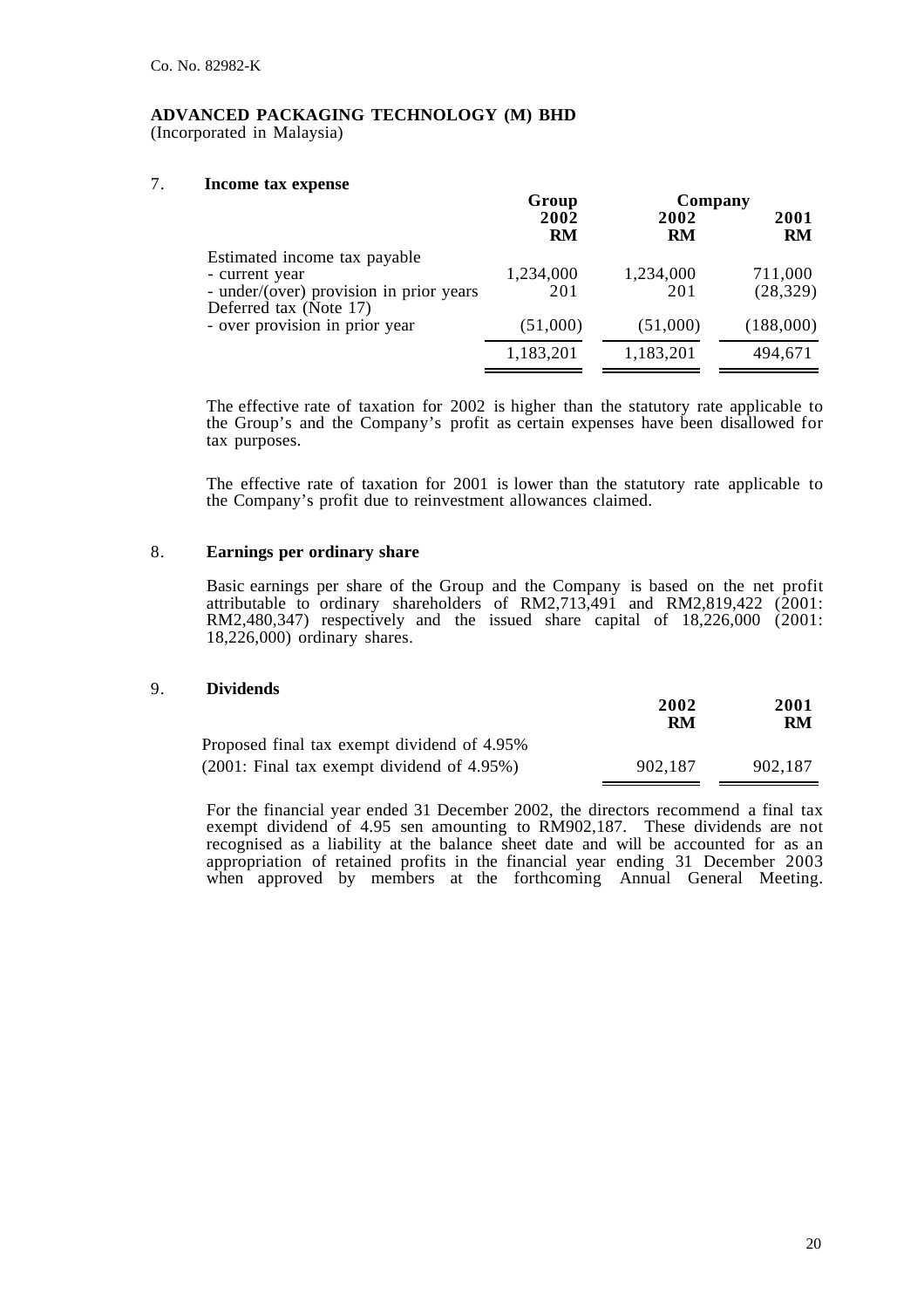## Co. No. 82982-K

## **ADVANCED PACKAGING TECHNOLOGY (M) BHD**

(Incorporated in Malaysia)

## 10. **Property, plant and equipment**

| Group                                                    | Long-term<br>leasehold<br>land<br><b>RM</b> | <b>Building</b><br><b>RM</b> | Plant,<br>machinery<br>and tools<br><b>RM</b> | Furniture,<br>fittings and<br>equipment<br><b>RM</b> | <b>Motor</b><br>vehicles<br>RM | <b>Total</b><br>RM                   |
|----------------------------------------------------------|---------------------------------------------|------------------------------|-----------------------------------------------|------------------------------------------------------|--------------------------------|--------------------------------------|
| Cost                                                     |                                             |                              |                                               |                                                      |                                |                                      |
| At beginning of year<br><b>Additions</b><br>Disposals    | 739,000                                     | 4,095,109<br>54,770          | 16,387,243<br>90,523<br>(4,002)               | 425,262<br>135,618<br>(78,318)                       | 810,569                        | 22,457,183<br>280,911<br>(82,320)    |
| At end of year                                           | 739,000                                     | 4,149,879                    | 16,473,764                                    | 482,562                                              | 810,569                        | 22,655,774                           |
| <b>Accumulated depreciation</b>                          |                                             |                              |                                               |                                                      |                                |                                      |
| At beginning of year<br>Charge for the year<br>Disposals | 123,845<br>7,390                            | 1,142,154<br>84,682          | 9,059,248<br>1,071,083<br>(3,631)             | 332,469<br>33,296<br>(78,009)                        | 725,101<br>35,923              | 11,382,817<br>1,232,374<br>(81, 640) |
| At end of year                                           | 131,235                                     | 1,226,836                    | 10,126,700                                    | 287,756                                              | 761,024                        | 12,533,551                           |
| Net book value                                           |                                             |                              |                                               |                                                      |                                |                                      |
| At 31 December 2002                                      | 607,765                                     | 2,923,043                    | 6,347,064                                     | 194,806                                              | 49,545                         | 10,122,223                           |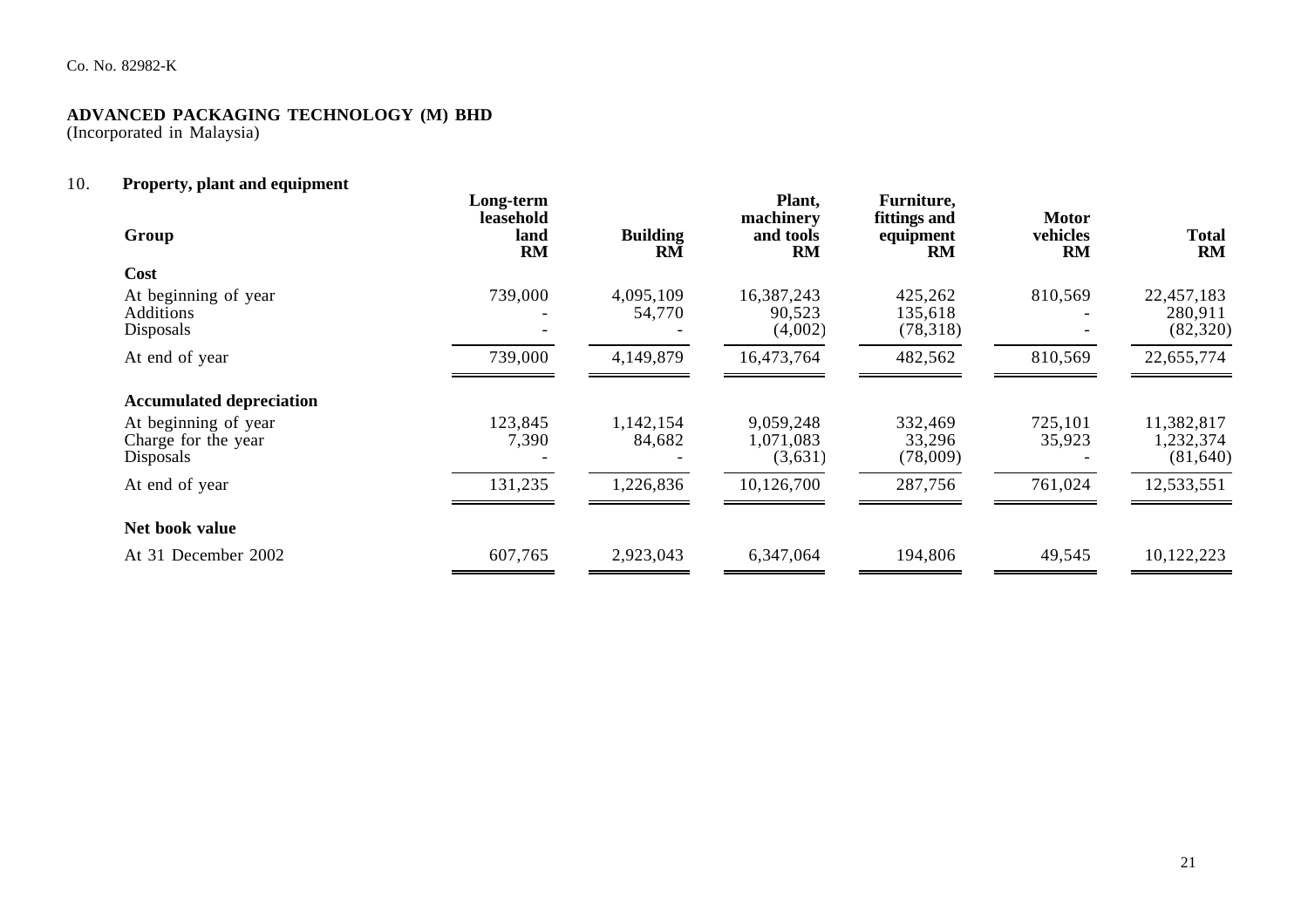## Co. No. 82982-K

## **ADVANCED PACKAGING TECHNOLOGY (M) BHD**

(Incorporated in Malaysia)

## 10. **Property, plant and equipment**

| Company                                                        | Long-term<br>leasehold<br>land<br><b>RM</b> | <b>Building</b><br><b>RM</b> | Plant,<br>machinery<br>and tools<br>RM | Furniture,<br>fittings and<br>equipment<br>RM | <b>Motor</b><br>vehicles<br>RM | <b>Total</b><br>RM                   |
|----------------------------------------------------------------|---------------------------------------------|------------------------------|----------------------------------------|-----------------------------------------------|--------------------------------|--------------------------------------|
| Cost                                                           |                                             |                              |                                        |                                               |                                |                                      |
| At beginning of year<br><b>Additions</b><br>Disposals          | 739,000                                     | 4,095,109<br>54,770          | 16,387,243<br>90,523<br>(4,002)        | 425,262<br>135,618<br>(78,318)                | 810,569                        | 22,457,183<br>280,911<br>(82,320)    |
| At end of year                                                 | 739,000                                     | 4,149,879                    | 16,473,764                             | 482,562                                       | 810,569                        | 22,655,774                           |
| <b>Accumulated depreciation</b>                                |                                             |                              |                                        |                                               |                                |                                      |
| At beginning of year<br>Charge for the year<br>Disposals       | 123,845<br>7,390                            | 1,142,154<br>84,682          | 9,059,248<br>1,071,083<br>(3,631)      | 332,469<br>33,296<br>(78,009)                 | 725,101<br>35,923              | 11,382,817<br>1,232,374<br>(81, 640) |
| At end of year                                                 | 131,235                                     | 1,226,836                    | 10,126,700                             | 287,756                                       | 761,024                        | 12,533,551                           |
| Net book value                                                 |                                             |                              |                                        |                                               |                                |                                      |
| At 31 December 2002                                            | 607,765                                     | 2,923,043                    | 6,347,064                              | 194,806                                       | 49,545                         | 10,122,223                           |
| At 31 December 2001                                            | 615,155                                     | 2,952,955                    | 7,327,995                              | 92,793                                        | 85,468                         | 11,074,366                           |
| Depreciation charge for the year ended<br>$31$ December $2001$ | 7,390                                       | 82,851                       | 1,114,792                              | 31,516                                        | 41,239                         | 1,277,788                            |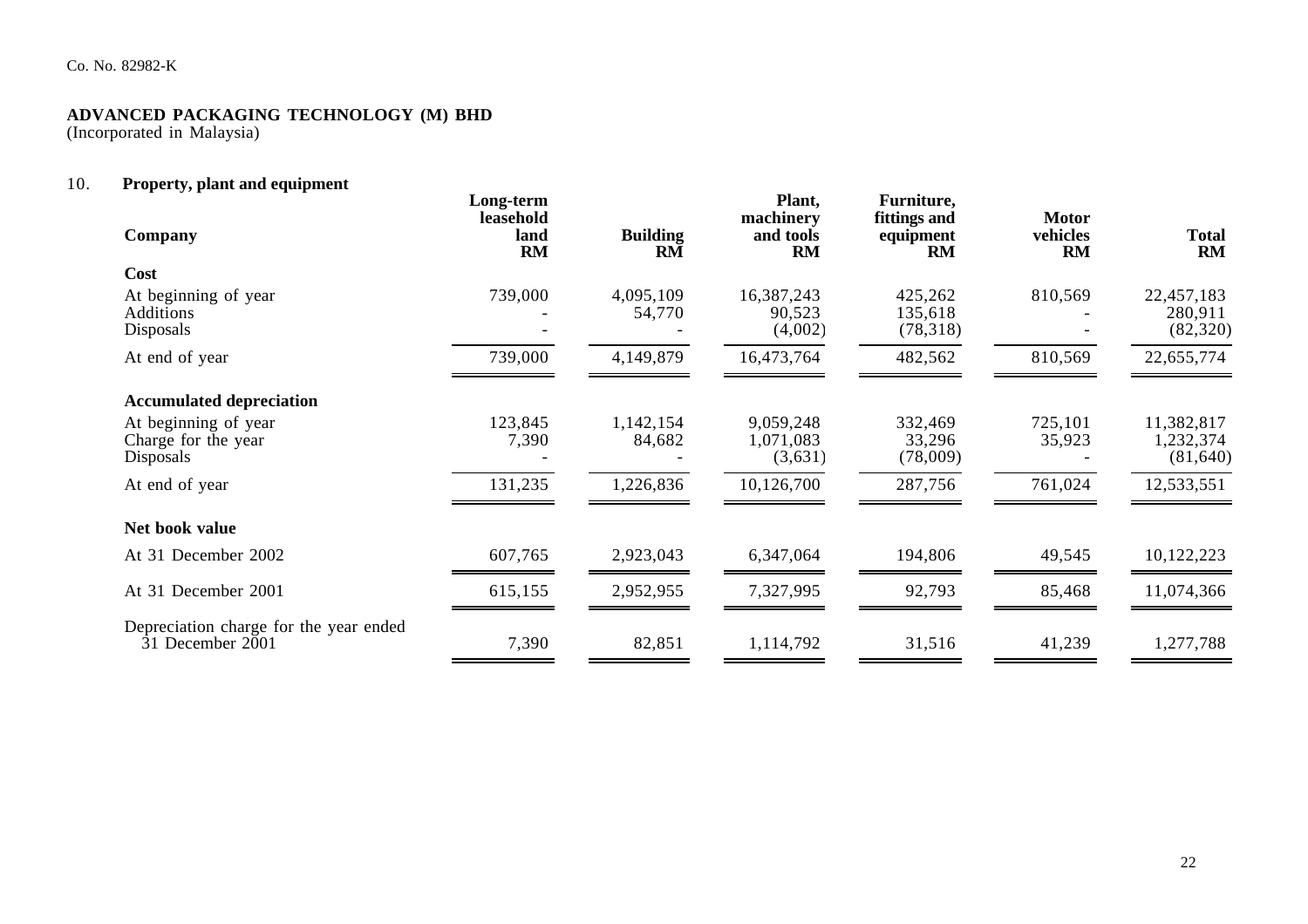(Incorporated in Malaysia)

## 11. **Investment in subsidiary**

|                         | Company    |                          |
|-------------------------|------------|--------------------------|
|                         | 2002<br>RM |                          |
|                         | 4.921      | RM                       |
| Unquoted shares at cost |            | $\overline{\phantom{0}}$ |

The details of the subsidiary are as follows:

| Name of company                                   | <b>Place of</b><br>incorporation | Percentage of<br>equity held |                          | Principal<br><b>Activity</b>     |
|---------------------------------------------------|----------------------------------|------------------------------|--------------------------|----------------------------------|
|                                                   |                                  | 2002                         | 2001                     |                                  |
| <b>Advanced Packaging</b><br>Investments (HK) Ltd | Hong Kong                        | 100%                         | $\overline{\phantom{0}}$ | Investment<br>holding<br>company |

The subsidiary is not audited by PKF Malaysia.

## 12. **Inventories**

|                                                                    | Group                                      | Company                                    |                                            |
|--------------------------------------------------------------------|--------------------------------------------|--------------------------------------------|--------------------------------------------|
|                                                                    | 2002<br><b>RM</b>                          | 2002<br><b>RM</b>                          | 2001<br><b>RM</b>                          |
| Raw materials<br>Work-in-progress<br>Finished goods<br>Consumables | 3,671,717<br>302,700<br>394,588<br>254,084 | 3,671,717<br>302,700<br>394,588<br>254,084 | 2,822,102<br>167,896<br>296,129<br>319,460 |
| Inventories at cost                                                | 4,623,089                                  | 4,623,089                                  | 3,605,587                                  |
| Inventories carried at net realisable<br>value                     |                                            |                                            |                                            |

## 13. **Trade receivables**

|                                                          |                    | Group<br>Company   |                    |
|----------------------------------------------------------|--------------------|--------------------|--------------------|
|                                                          | 2002<br><b>RM</b>  | 2002<br>RM         | 2001<br><b>RM</b>  |
| Amount outstanding<br>Less: Provision for doubtful debts | 6,260,448          | 6,260,448          | 6,658,163          |
| - Specific<br>- General                                  | 256,569<br>750,000 | 256,569<br>750,000 | 318,635<br>750,000 |
|                                                          | (1,006,569)        | (1,006,569)        | (1,068,635)        |
|                                                          | 5,253,879          | 5,253,879          | 5,589,528          |

## 14. **Amount due from a subsidiary**

The amount represents unsecured interest free advances with no fixed terms of repayment.

## 15. **Other receivables, deposits and prepayments**

Included under other receivables, deposits and prepayments of the Company is tax advance payment of RM Nil (2001: RM1,012,940).

## 16. **Amount due to directors**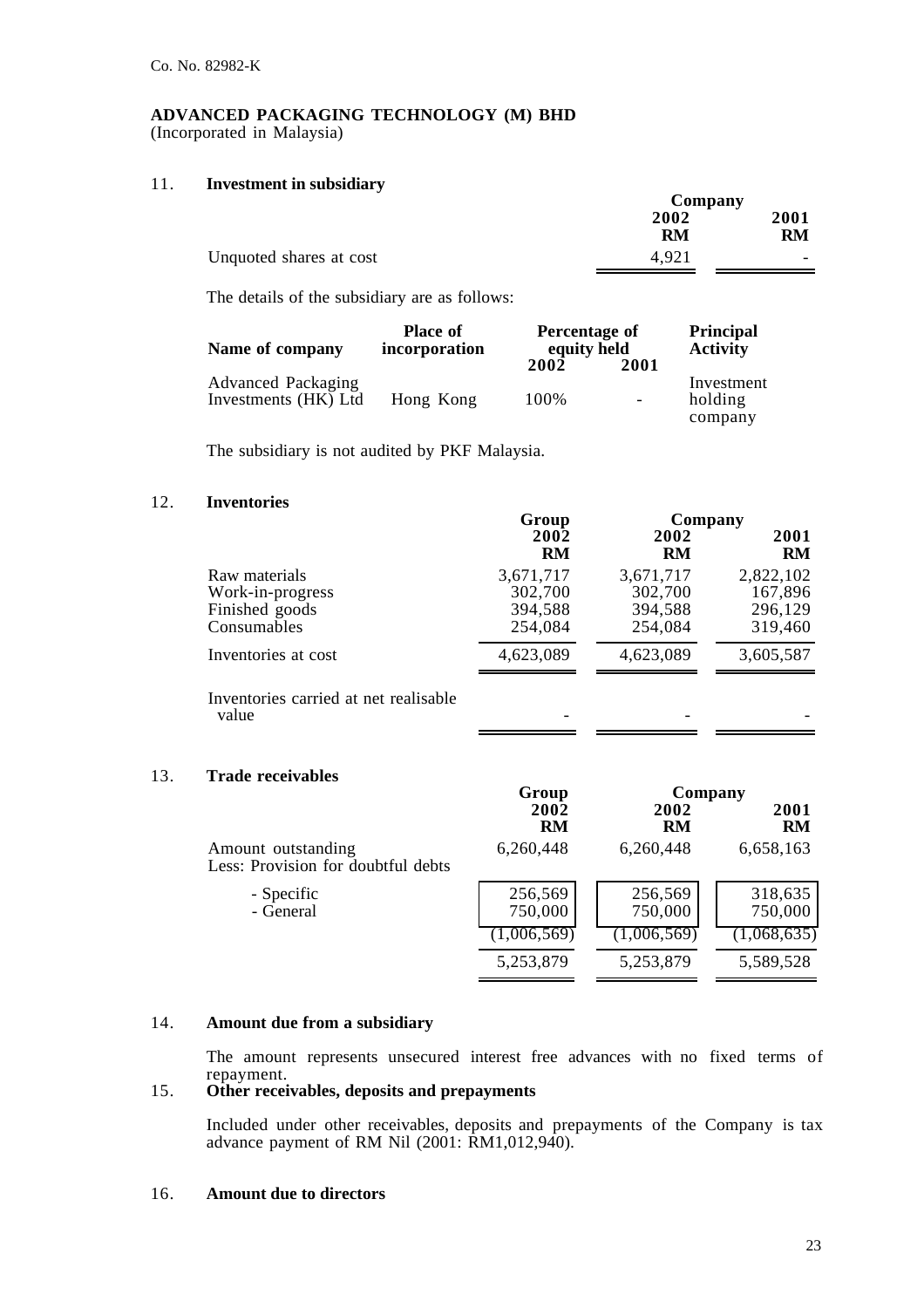(Incorporated in Malaysia)

This represents directors' fees payable.

## 17. **Deferred taxation**

|                                                                     | Group             | Company    |                   |
|---------------------------------------------------------------------|-------------------|------------|-------------------|
|                                                                     | 2002<br><b>RM</b> | 2002<br>RM | 2001<br><b>RM</b> |
| At beginning of year<br>Transferred to income<br>statement (Note 7) | 1,361,000         | 1,361,000  | 1,549,000         |
| -over provision in prior years                                      | (51,000)          | (51,000)   | (188,000)         |
| At end of year                                                      | 1,310,000         | 1,310,000  | 1,361,000         |

The deferred taxation represents the excess of tax capital allowance claimed over the related depreciation of property, plant and equipment.

## 18. **Provision for staff gratuity**

|                                   | Group     | Company   |           |  |
|-----------------------------------|-----------|-----------|-----------|--|
|                                   | 2002      | 2002      | 2001      |  |
|                                   | <b>RM</b> | <b>RM</b> | <b>RM</b> |  |
| At beginning of year              | 344,321   | 344,321   | 303,380   |  |
| Current year's provision          | 53,220    | 53,220    | 48,429    |  |
| Less: Amount paid during the year | 397,541   | 397,541   | 351,809   |  |
|                                   | (8,697)   | (8,697)   | (7, 488)  |  |
| At end of year                    | 388,844   | 388,844   | 344,321   |  |
|                                   |           |           |           |  |

## 19. **Share capital**

|                                                                  | 2002<br><b>RM</b> | 2001<br><b>RM</b> |
|------------------------------------------------------------------|-------------------|-------------------|
| Authorised:<br>25,000,000 ordinary shares of RM1 each            | 25,000,000        | 25,000,000        |
| Issued and fully paid:<br>18,226,000 ordinary shares of RM1 each | 18,226,000        | 18,226,000        |

## 20. **Reserves**

|                              | Group             | Company    |                   |
|------------------------------|-------------------|------------|-------------------|
|                              | 2002<br><b>RM</b> | 2002<br>RM | 2001<br><b>RM</b> |
| Distributable:               |                   |            |                   |
| Retained profits             | 27, 357, 877      | 27,463,808 | 25,546,573        |
| Non-distributable:           |                   |            |                   |
| Currency translation reserve | (8,395)           | -          |                   |
|                              | 27,349,482        | 27,463,808 | 25,546,573        |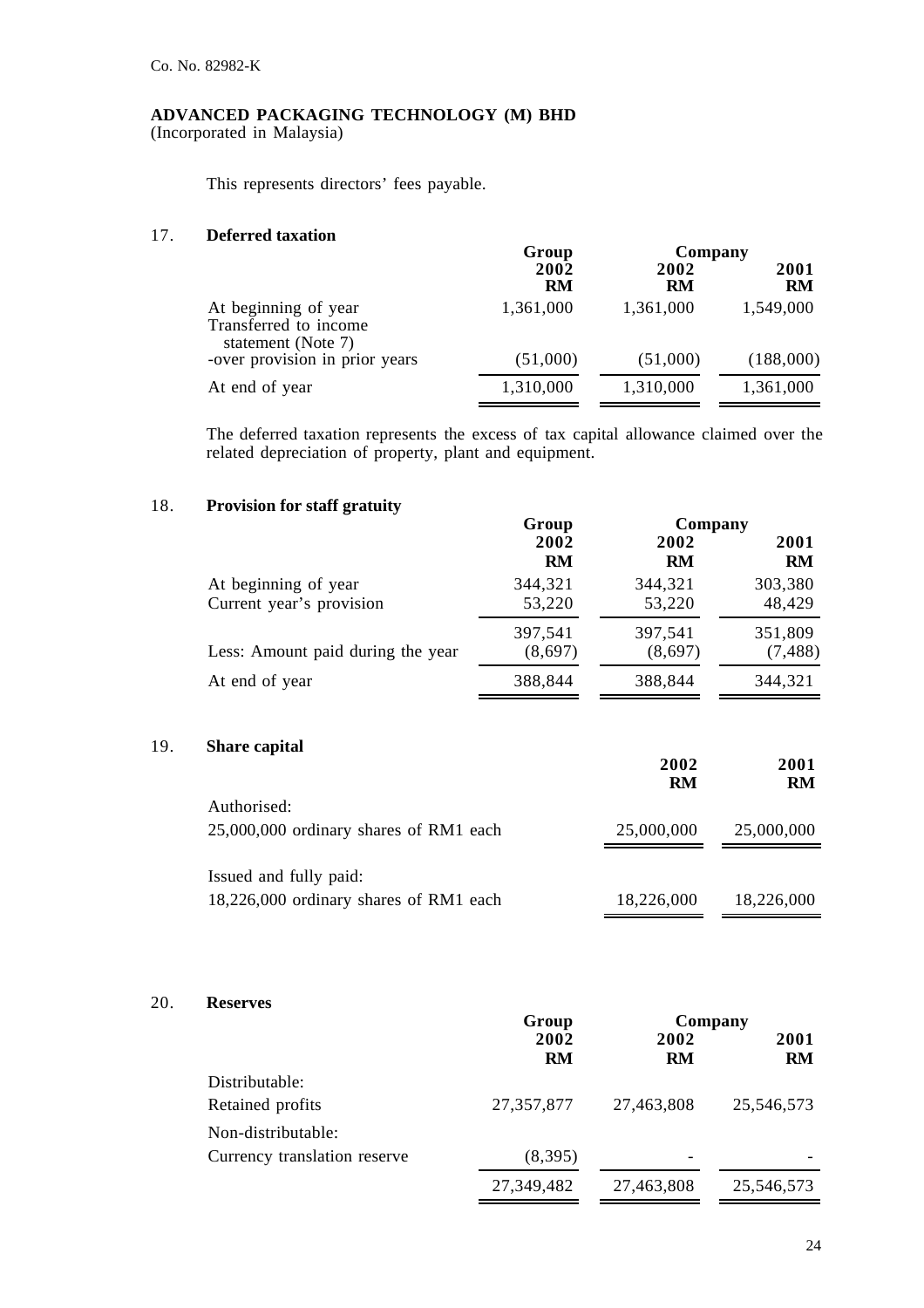(Incorporated in Malaysia)

Based on the estimated tax credits and exempt income available, and the prevailing tax rates applicable to dividend, all of the retained profits of the Company are available for distribution by way of dividend without incurring additional tax liability.

Subject to the agreement by the tax authorities, the Company has tax exempt income account of approximately RM8,523,700 (2001: RM9,419,000) available for distribution as tax exempt dividend.

## 21. **Prior year adjustment**

During the year, the Company changed its accounting policy with respect to the recognition of liabilities in compliance with the new MASB Standards 19 "Events After the Balance Sheet Date" and MASB Standard 20 "Provisions, Contingent Liabilities and Contingent Assets". This change in policy has effect on the accounting treatment for proposed dividend.

In previous year, final tax exempt dividends of 4.95% were accrued as liabilities when proposed by directors. The Company has now changed this accounting policy to recognise final tax exempt dividends in shareholders equity in the period in which the obligation to pay is established in accordance with MASB Standard 19.

This change in accounting policy has been accounted for retrospectively.

The effects of the change for the new accounting policy on the Company's financial statements are as follows:

|                                       | As<br>previously<br>reported<br>RM | <b>Effect of</b><br>change in<br>policy<br>RM | As<br>restated<br><b>RM</b> |
|---------------------------------------|------------------------------------|-----------------------------------------------|-----------------------------|
| At January 2001<br>- retained profits | 23,066,22<br>6                     | 902,187                                       | 23,968,413                  |